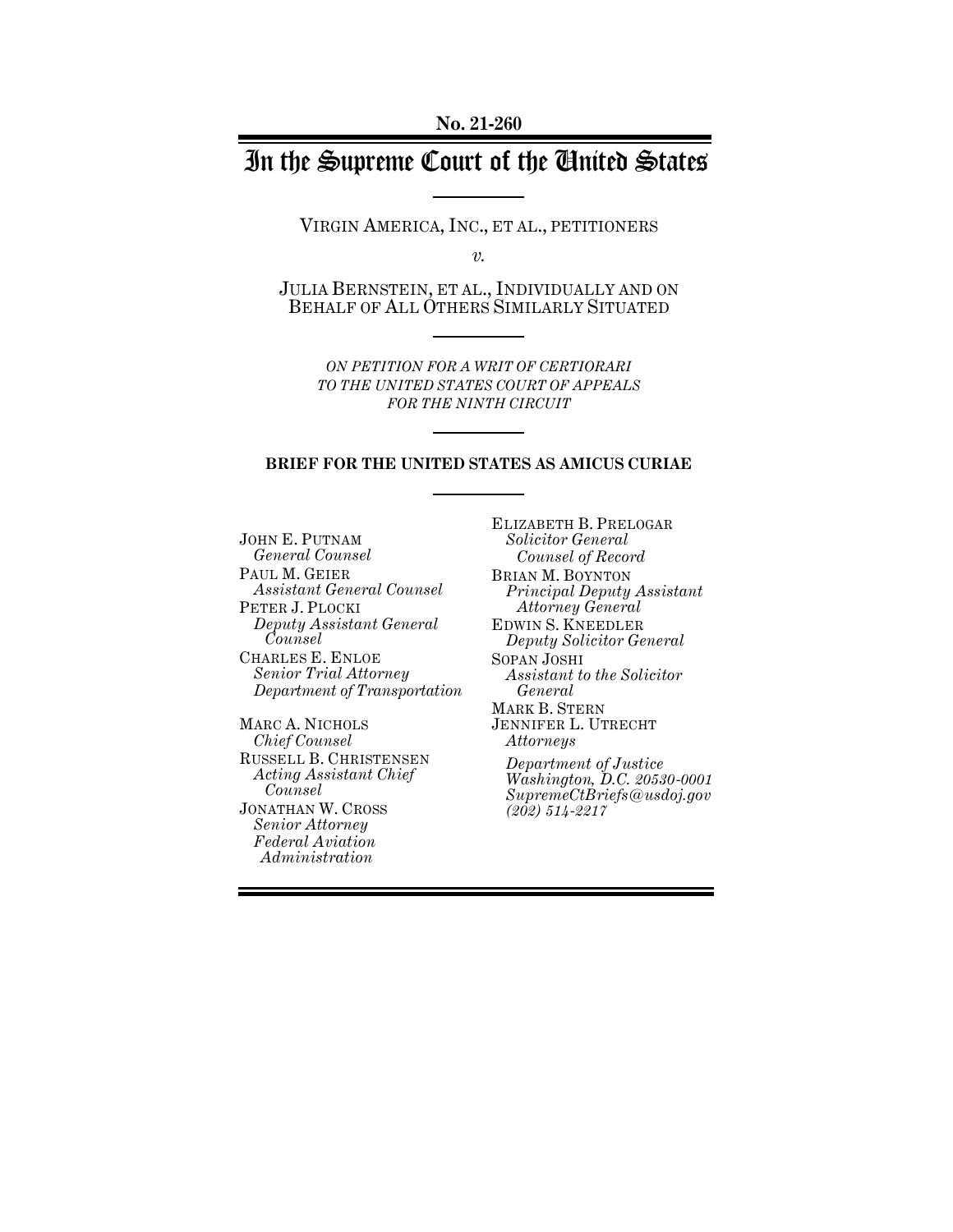### **QUESTION PRESENTED**

Whether generally applicable California labor laws governing employee meal and rest breaks, when applied to California-based flight attendants on intrastate flights, are "related to a price, route, or service of an air carrier," 49 U.S.C.  $41713(b)(1)$ , and thus preempted by federal law.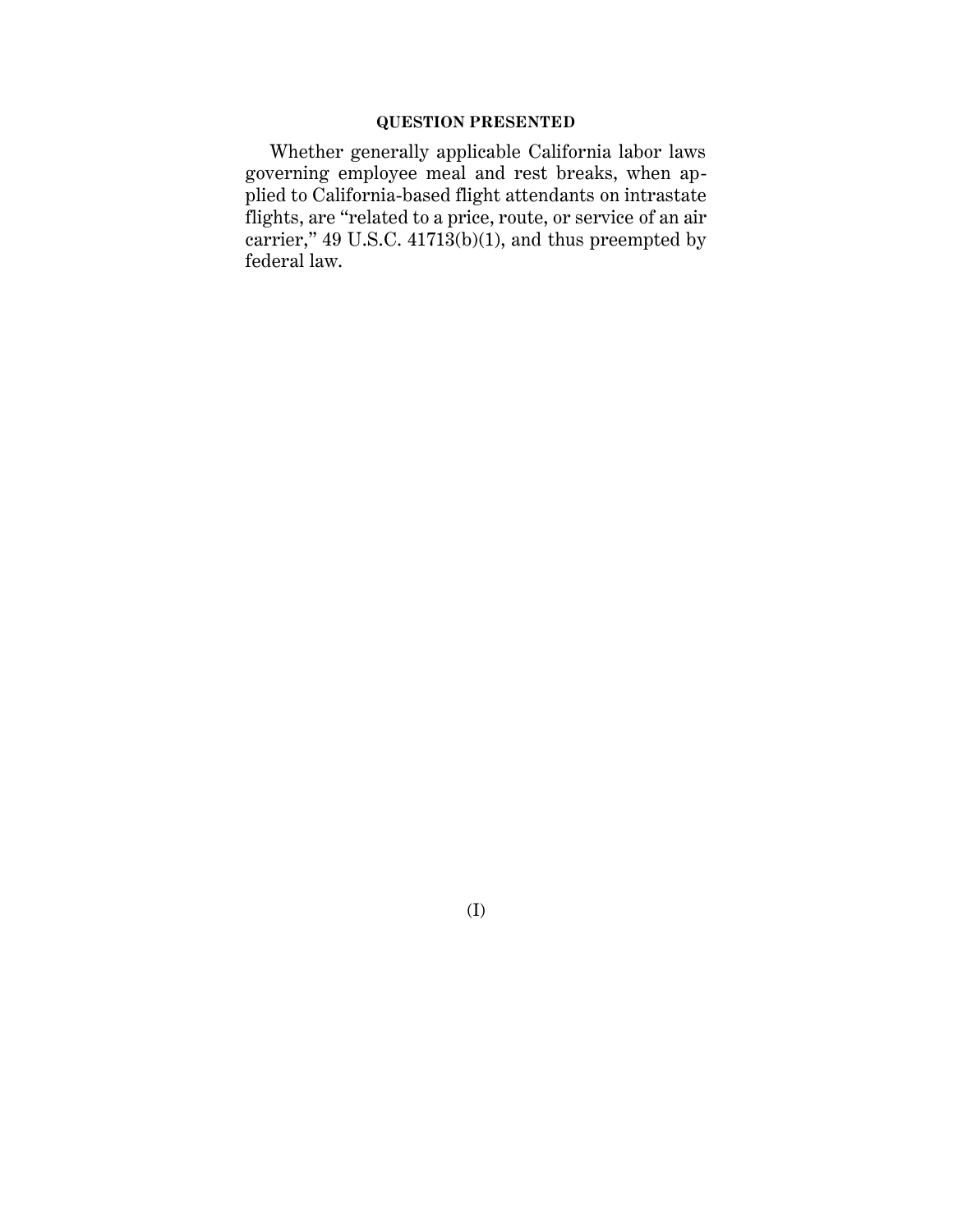## **TABLE OF CONTENTS**

Page

## **TABLE OF AUTHORITIES**

### Cases:

| American Airlines, Inc. v. Wolens,                |
|---------------------------------------------------|
|                                                   |
| Augustus v. ABM Security Services,                |
|                                                   |
| Bedoya v. American Eagle Express Inc.,            |
| 914 F.3d 812 (3d Cir.), cert. denied,             |
|                                                   |
| Bowen v. Massachusetts, 487 U.S. 879 (1988) 16    |
| Bower v. Egyptair Airlines Co.,                   |
| 731 F.3d 85 (1st Cir. 2013), cert. denied,        |
|                                                   |
| Branche v. Airtran Airways, Inc.,                 |
| 342 F.3d 1248 (11th Cir. 2003), cert. denied,     |
|                                                   |
| Brindle v. Rhode Island Department of Labor &     |
| Training, 211 A.3d 930 (R.I. 2019), cert. denied, |
|                                                   |
| Brinker Restaurant Corp. v. Superior Court,       |
|                                                   |
| California Trucking Association v. Su,            |
| 903 F.3d 953 (9th Cir. 2018), cert. denied,       |
|                                                   |
| Chambers v. RDI Logistics, Inc.,                  |
|                                                   |

## (III)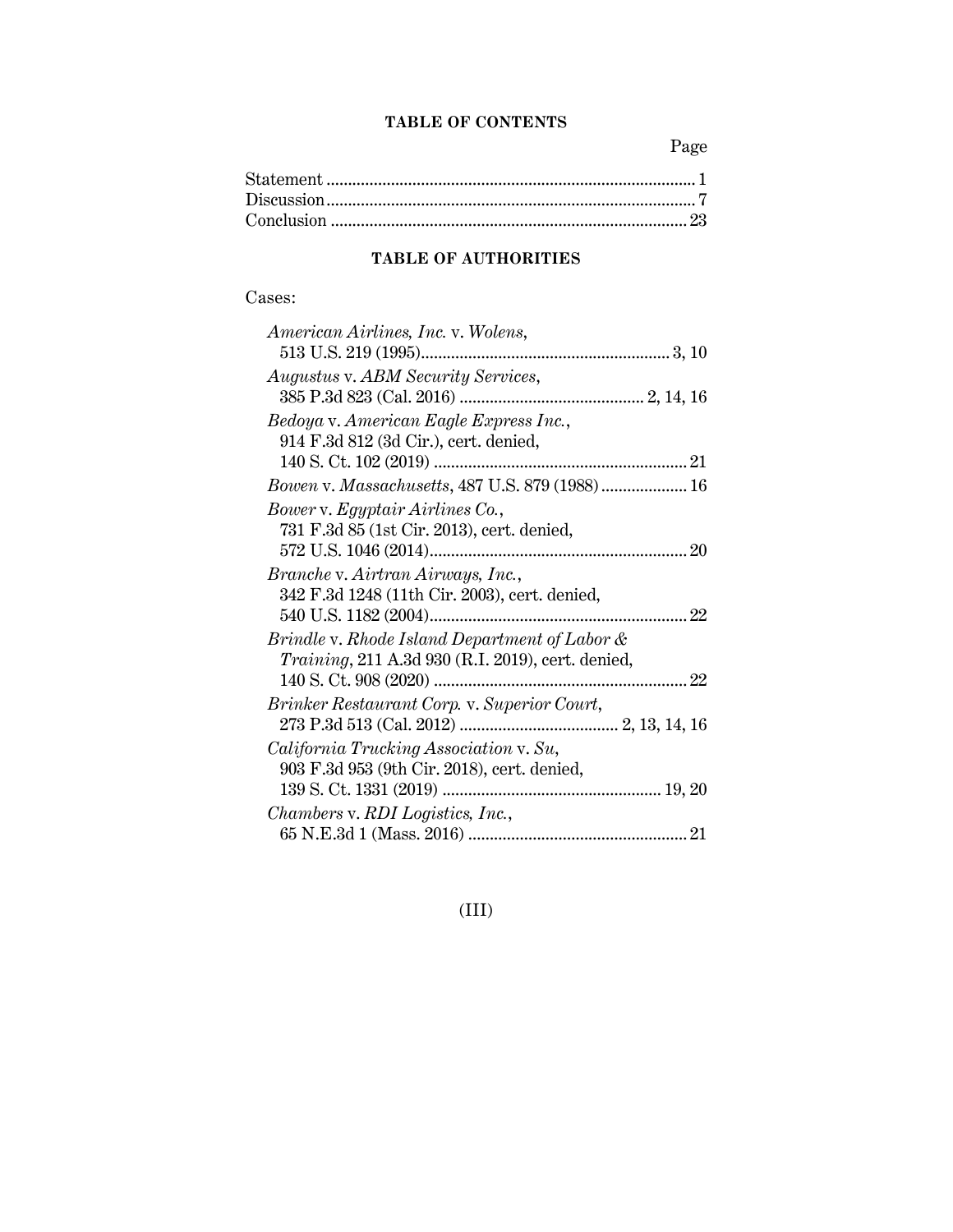IV

| Cases—Continued:                                                                                                                                   | Page |
|----------------------------------------------------------------------------------------------------------------------------------------------------|------|
| Costello v. BeavEx, Inc.,<br>810 F.3d 1045 (7th Cir. 2016), cert. denied,                                                                          |      |
| Dan's City Used Cars, Inc. v. Pelkey,                                                                                                              |      |
|                                                                                                                                                    |      |
| Delta Air Lines, Inc. v. Black,<br>116 S.W.3d 745 (Tex. 2003), cert. denied,                                                                       |      |
| DiFiore v. American Airlines, Inc.,<br>646 F.3d 81 (1st Cir.), cert. denied,                                                                       |      |
| Dilts v. Penske Logistics, LLC,<br>769 F.3d 637 (9th Cir. 2014), cert. denied,                                                                     |      |
| Koutsouradis v. Delta Air Lines, Inc.,                                                                                                             |      |
|                                                                                                                                                    |      |
| Lyn-Lea Travel Corp. v. American Airlines, Inc.,<br>283 F.3d 282 (5th Cir.), cert. denied,                                                         |      |
|                                                                                                                                                    |      |
| Massachusetts Delivery Association v. Healey,                                                                                                      |      |
| Miller v. C.H. Robinson Worldwide, Inc.,<br>976 F.3d 1016 (9th Cir. 2020), petition for cert.<br>pending, No. 20-1425 (filed Apr. 8, 2021)  19, 20 |      |
| Morales v. Trans World Airlines, Inc.,                                                                                                             |      |
|                                                                                                                                                    |      |
| Northwest, Inc. v. Ginsberg,                                                                                                                       |      |
| Onoh v. Northwest Airlines, Inc.,                                                                                                                  |      |
|                                                                                                                                                    |      |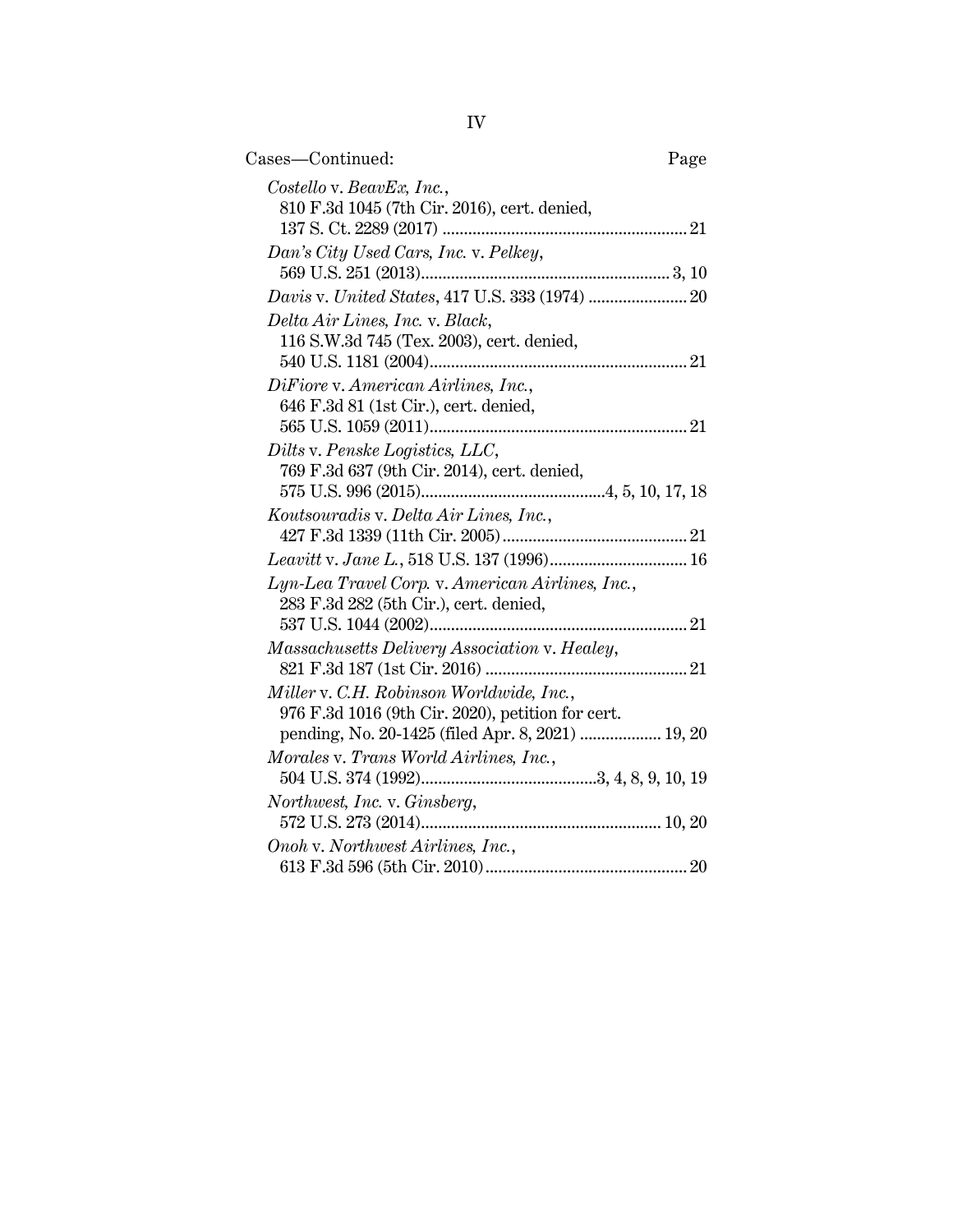| Cases—Continued:                                                                               | Page |
|------------------------------------------------------------------------------------------------|------|
| Phillips v. Washington Legal Foundation,                                                       |      |
| Rodriguez v. Taco Bell Corp.,                                                                  |      |
| Rowe v. New Hampshire Motor Transport                                                          |      |
| Schwann v. FedEx Ground Package System, Inc.,                                                  |      |
| Travel All Over the World, Inc. v. Kingdom of Saudi                                            |      |
| United Airlines, Inc. v. Mesa Airlines, Inc.,<br>219 F.3d 605 (7th Cir.), cert. denied,        |      |
|                                                                                                | 21   |
| Ward v. United Airlines, Inc.,                                                                 |      |
| <i>Wisniewski</i> v. United States, 353 U.S. 901 (1957)  20<br>Witty v. Delta Air Lines, Inc., |      |
|                                                                                                | 21   |

## Statutes and regulations:

| Airline Deregulation Act of 1978,                 |  |
|---------------------------------------------------|--|
|                                                   |  |
|                                                   |  |
| FAA Reauthorization Act of 2018,                  |  |
| Pub. L. No. 115-254, $\S 335(a)(2)(A)$ ,          |  |
|                                                   |  |
| Federal Aviation Act of 1958,                     |  |
| Pub. L. No. 85-726, 72 Stat. 731                  |  |
|                                                   |  |
| Federal Aviation Administration Authorization Act |  |
|                                                   |  |
| $49 \text{ U.S.C. } 14501(c)(1) \dots 3$          |  |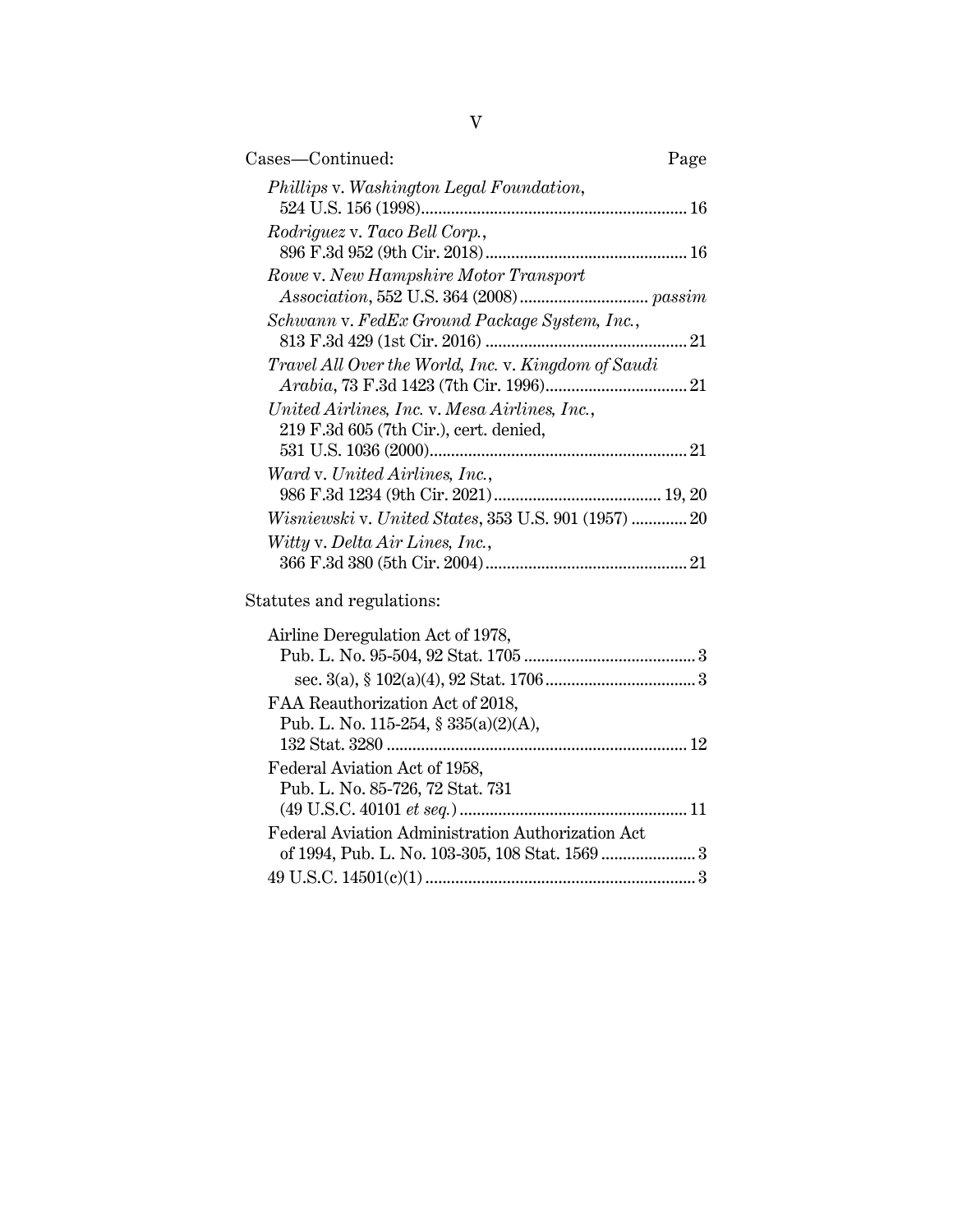| Statutes and regulations-Continued: | Page |
|-------------------------------------|------|
|                                     |      |
|                                     |      |
|                                     |      |
| Cal. Code Regs. tit. 8 (2002):      |      |
|                                     |      |
|                                     |      |
|                                     |      |
| Cal. Labor Code (2020):             |      |
|                                     |      |
|                                     |      |
|                                     |      |
| 14 C.F.R.:                          |      |
|                                     |      |
|                                     |      |
|                                     |      |
|                                     |      |
|                                     |      |
|                                     |      |
|                                     |      |
|                                     |      |
|                                     |      |
|                                     |      |
|                                     |      |
|                                     |      |
|                                     |      |

## Miscellaneous:

| FAA, Flight Standards Information Management |  |
|----------------------------------------------|--|
| <i>System, Order No. 8900.1, CHG 310</i>     |  |
|                                              |  |
|                                              |  |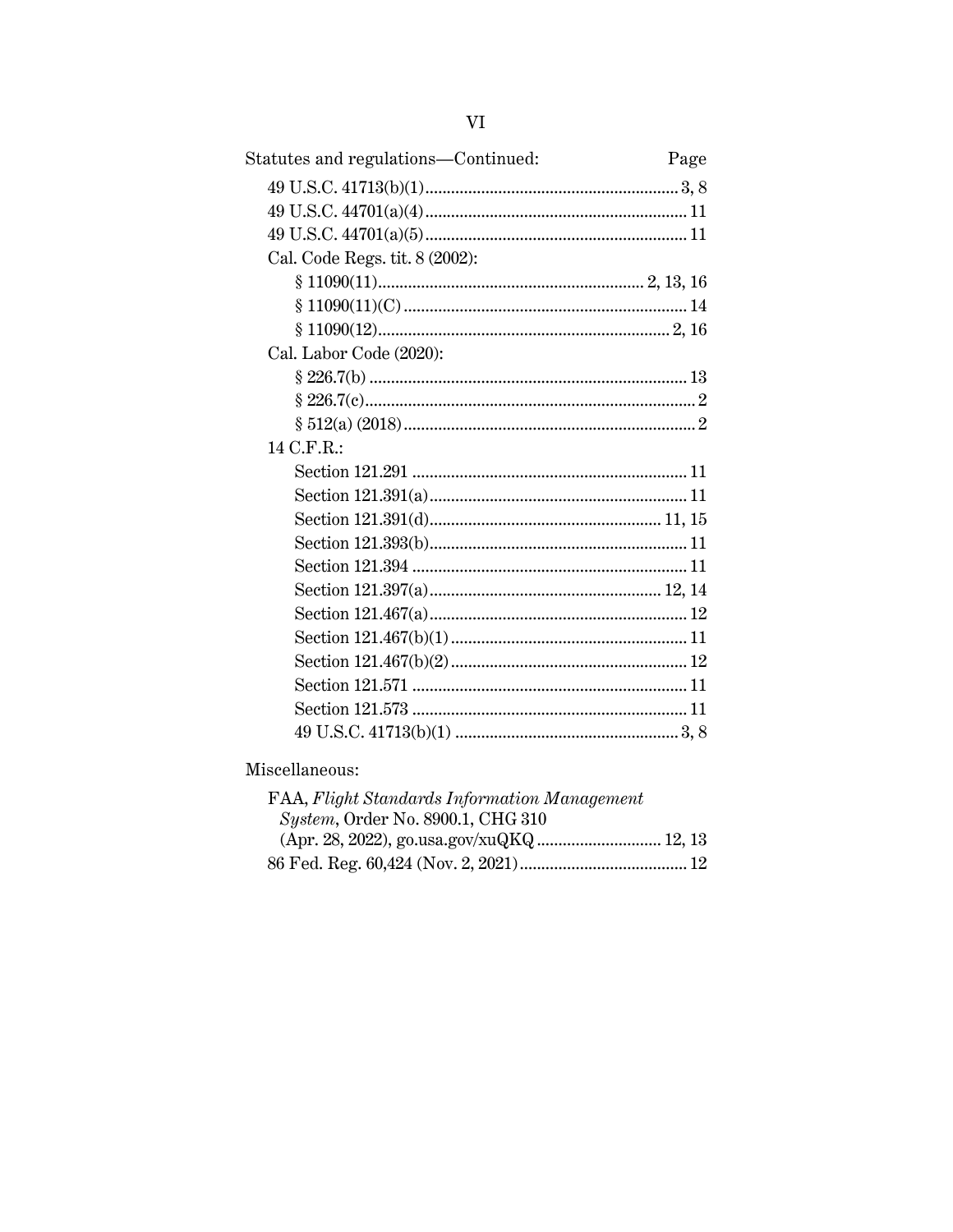## In the Supreme Court of the United States

No. 21-260

VIRGIN AMERICA, INC., ET AL., PETITIONERS

*v.*

JULIA BERNSTEIN, ET AL., INDIVIDUALLY AND ON BEHALF OF ALL OTHERS SIMILARLY SITUATED

*ON PETITION FOR A WRIT OF CERTIORARI TO THE UNITED STATES COURT OF APPEALS FOR THE NINTH CIRCUIT*

### **BRIEF FOR THE UNITED STATES AS AMICUS CURIAE**

This brief is submitted in response to the order of the Court inviting the Solicitor General to express the views of the United States. In the view of the United States, the petition for a writ of certiorari should be denied. Alternatively, the Court could grant the petition, vacate the judgment below, and remand for further consideration of California law and applicable federal requirements.

### **STATEMENT**

<span id="page-6-0"></span>Respondents, a class of California-based flight attendants, brought this suit alleging that petitioners violated various California labor laws, including by failing to provide required meal and rest breaks. The district court granted summary judgment to respondents on the meal- and rest-break claims. Pet. App. 29a-78a. The court of appeals affirmed. *Id.* at 1a-28a.

(1)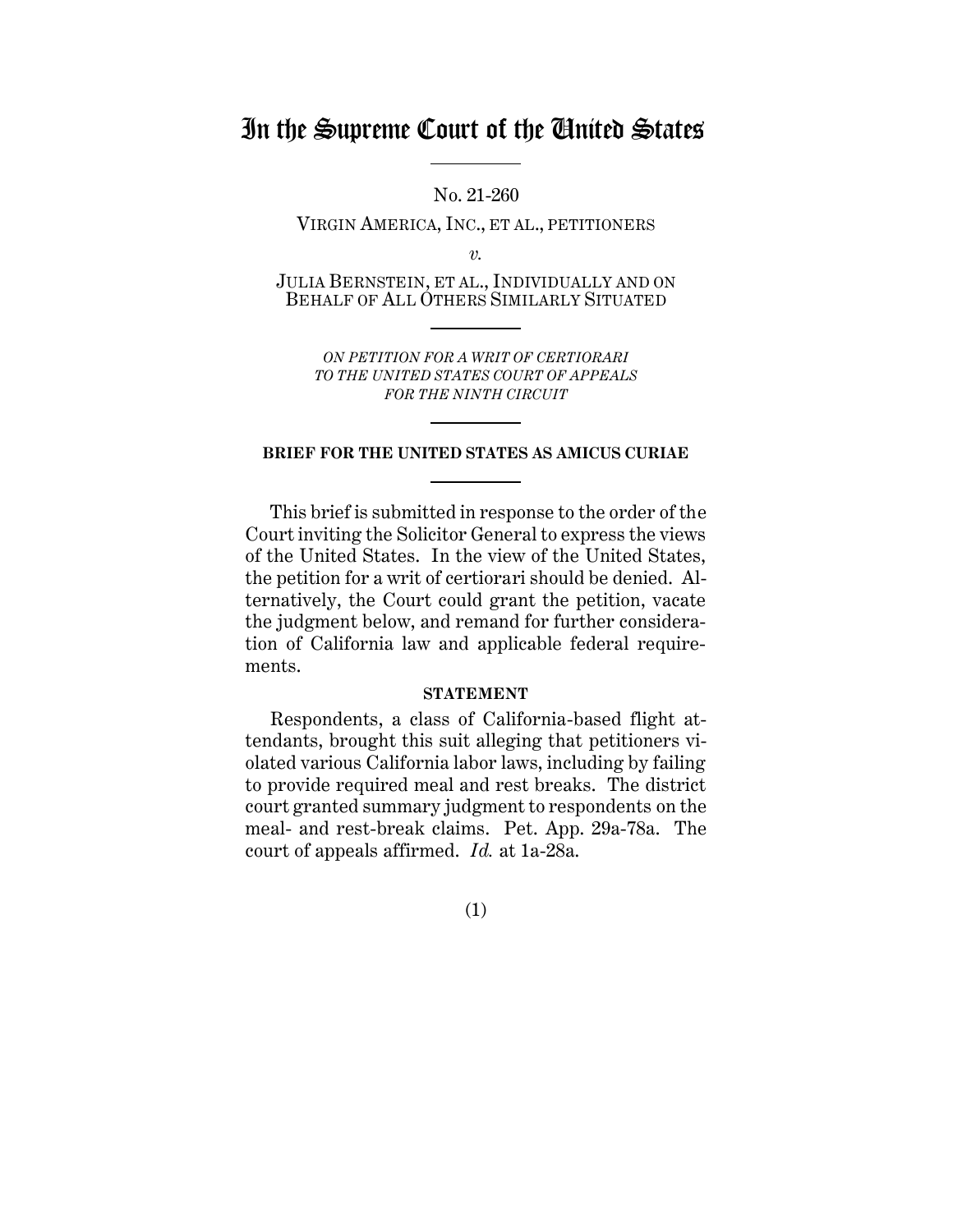1. a. California generally requires employers across nearly all industries to provide employees who have worked at least five hours per day a 30-minute meal break during which the employee is relieved of duty. Cal. Code Regs. tit. 8, § 11090(11) (2002); Cal. Labor Code § 512(a) (2018). California also requires a second off-duty meal break for those employees who work more than ten hours per day. *Ibid.* In addition to those meal breaks, California generally requires employers in the transportation industry to provide employees with a ten-minute rest break for every four hours worked. Cal. Code Regs. tit. 8, § 11090(12) (2002). The Supreme Court of California has stated that, in general, employees must be "free to come and go as they please" during the breaks, and employers may not require employees to remain "on call" during that time. *Brinker Restaurant Corp.* v. *Superior Court*, 273 P.3d 513, 534 (2012); see *Augustus* v. *ABM Security Services*, 385 P.3d 823, 832 (Cal. 2016). An employer who fails to provide the requisite meal or rest breaks may be liable to each employee for an additional hour of pay per day that a required break was not provided. Cal. Labor Code § 226.7(c) (2020). Employers also may be liable for civil penalties. See Pet. App. 26a-27a.

b. In 2015, respondent Julia Bernstein, a flight attendant, brought this class action against petitioner Virgin America, Inc., her employer, claiming a wide range of violations of California labor laws, including that Virgin America failed to provide the required meal and rest breaks. See Pet. App. 2a-4a. (Virgin America has since merged with petitioner Alaska Airlines, Inc. Pet. ii.) As relevant here, petitioners argued that respondents' meal- and rest-break claims were pre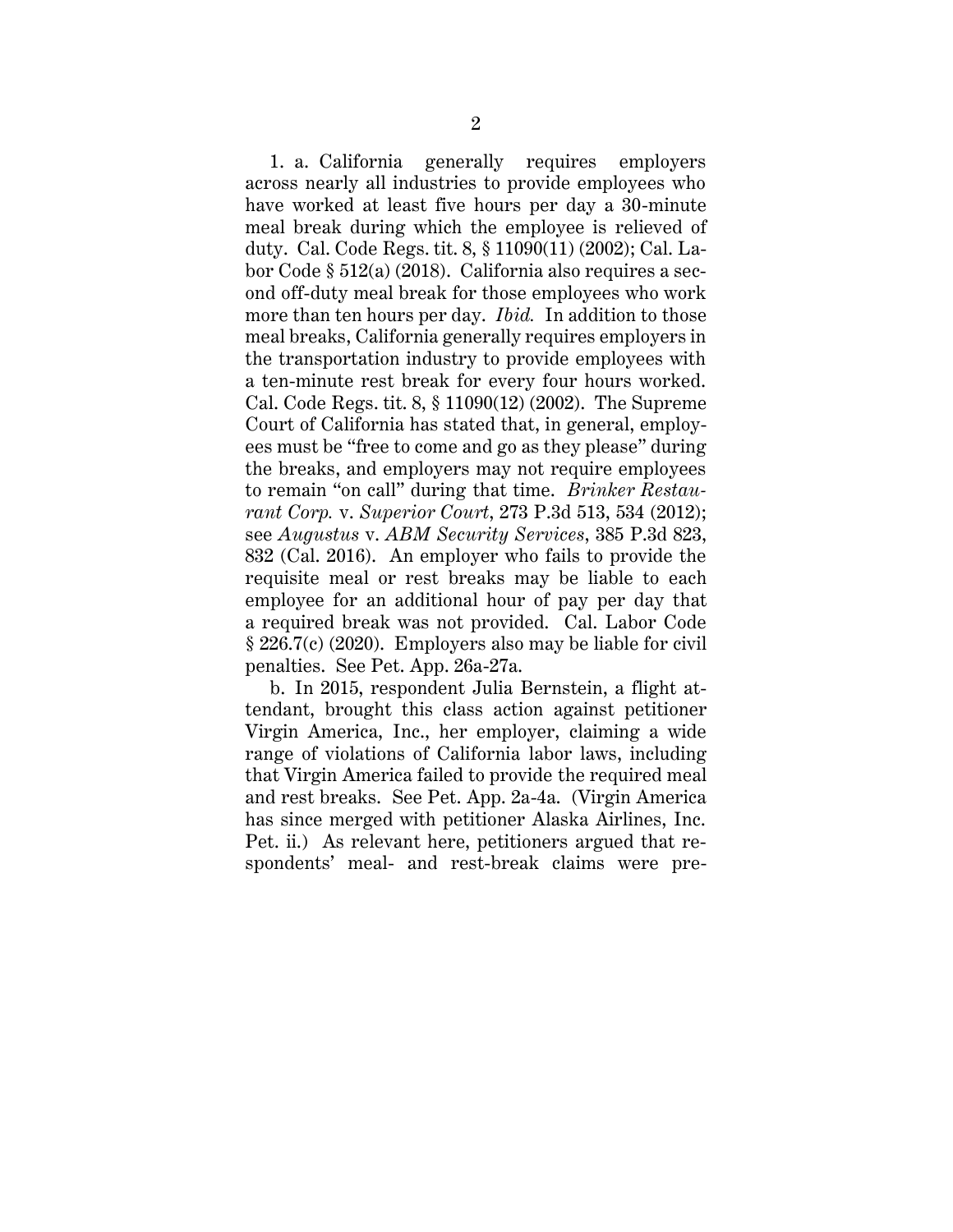empted by the Airline Deregulation Act of 1978 (ADA), Pub. L. No. 95-504, 92 Stat. 1705.

In the ADA, Congress "largely deregulated domestic air transport," *American Airlines, Inc.* v. *Wolens*, 513 U.S. 219, 222 (1995), replacing the prior public-utility model for regulating commercial airlines with one favoring "maximum reliance on competitive market forces and on actual and potential competition," ADA sec. 3(a), § 102(a)(4), 92 Stat. 1706. "To ensure that the States would not undo federal deregulation with regulation of their own," *Morales* v. *Trans World Airlines, Inc.*, 504 U.S. 374, 378 (1992), Congress included in the ADA a broadly worded preemption provision, now codified at 49 U.S.C. 41713(b)(1). See *Wolens*, 513 U.S. at 223 n.1 (describing the statutory history). Under that provision, "a State \* \* \* may not enact or enforce a law, regulation, or other provision having the force and effect of law related to a price, route, or service of an air carrier." 49 U.S.C. 41713(b)(1).

That provision of the ADA served as the model for a similar provision applicable to the trucking industry in the Federal Aviation Administration Authorization Act of 1994 (FAAAA), Pub. L. No. 103-305, 108 Stat. 1569, which similarly preempts state laws "related to a price, route, or service of any motor carrier," albeit only "with respect to the transportation of property." 49 U.S.C. 14501(c)(1); see *Dan's City Used Cars, Inc.* v. *Pelkey*, 569 U.S. 251, 261 (2013).

This Court has recognized that the identical language in the two preemption provisions—"related to a price, route, or service"—should be interpreted identically. See *Rowe* v. *New Hampshire Motor Transport Association*, 552 U.S. 364, 370 (2008). The Court also has explained that those provisions have an "expansive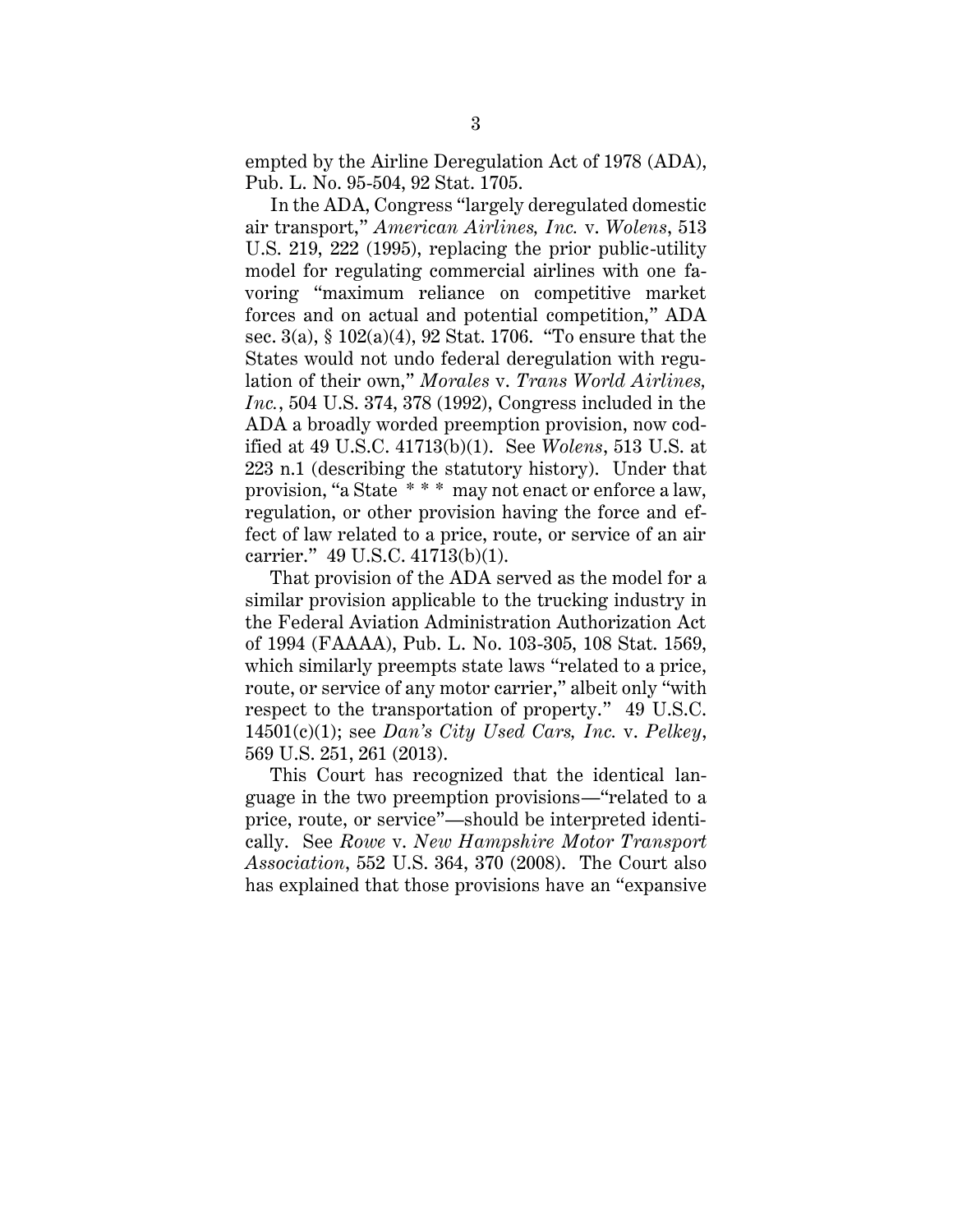sweep." *Morales*, 504 U.S. at 384 (citation omitted). They preempt not only state laws that make "reference" to the prices, routes, or services of airlines and motor carriers, but also laws of general applicability that have a "significant impact" on prices, routes, or services. *Id.* at 388, 390; see *Rowe*, 552 U.S. at 375; *Wolens*, 513 U.S. at 224. The Court has emphasized, however, that the statutes do not preempt generally applicable state laws that affect prices, routes, or services in merely a "tenuous, remote, or peripheral" manner. *Morales*, 504 U.S. at 390 (citation omitted).

2. The district court denied in relevant part petitioners' motion for summary judgment. Pet. App. 29a-78a. As relevant here, the court rejected petitioners' argument that the ADA preempts application of the California meal- and rest-break laws to respondent flight attendants, at least with respect to purely intrastate flights. *Id.* at 65a-67a; see *id.* at 48a (limiting respondents' meal- and rest-break claims to purely intrastate flights). The court observed (*id.* at 65a-66a) that the Ninth Circuit had held in *Dilts* v. *Penske Logistics, LLC*, 769 F.3d 637 (2014), cert. denied, 575 U.S. 996 (2015) (No. 14-801), that the FAAAA did not preempt application of California's meal- and rest-break laws to short-haul intrastate delivery truck drivers. The court in this case explained that the FAAAA was modeled on the ADA, and that petitioners had "offer[ed] no persuasive argument as to why identical language in a statute with an identical purpose should be interpreted differently merely because it applies to a different industry" (here, the airline industry). Pet. App. 67a.

The district court denied petitioners' subsequent motion for reconsideration. Pet. App. 79a-96a. Petitioners' motion relied in part on the government's Ninth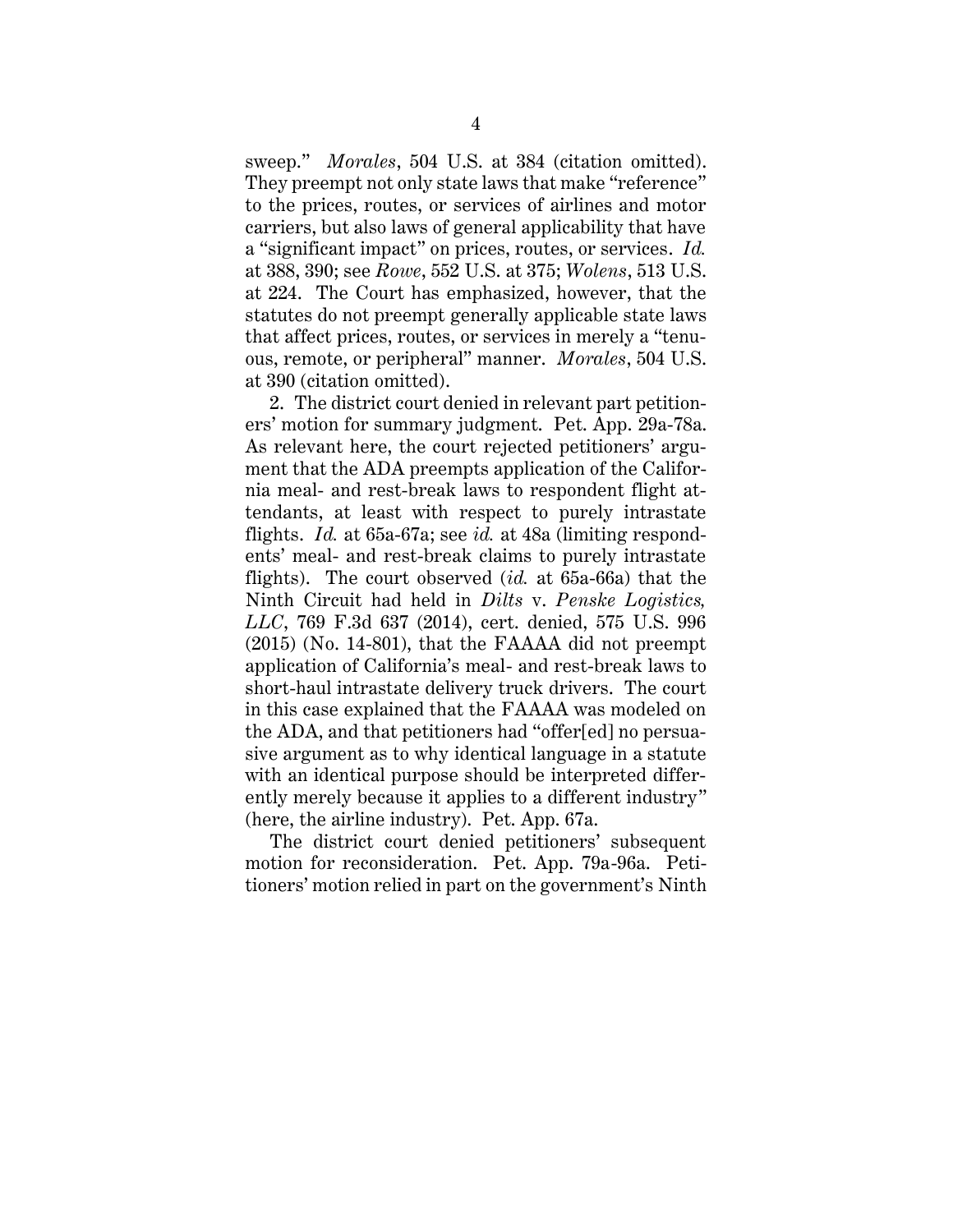Circuit amicus brief in *Dilts*, which the court of appeals had found "persuasive" and with which it had "agree[d]." 769 F.3d at 650. In its invited brief, the government had argued that the FAAAA did not preempt application of the California meal- and restbreak laws to short-haul truck delivery drivers. The government had reasoned in part that drivers made "many local stops and deliveries during the course of a day" and thus "could presumably take a break before or after one of these many scheduled stops," thereby enabling compliance with the California meal- and restbreak laws without any significant impact on prices, routes, or services. Gov't Amicus Br. at 22, *Dilts*, *supra* (9th Cir. Feb. 18, 2014) (No. 12-55705). The government had emphasized, however, that "the preemption analysis would differ significantly if the state law were applied to airline employees" because "an airline cannot readily interrupt tightly scheduled flight operations to accommodate state-mandated rest breaks." *Id.* at 25. The government had further observed that "federal aviation safety laws and regulations apply in this area and would inform any preemption analysis." *Ibid.*

The district court rejected petitioners' reliance on the government's amicus brief in *Dilts*, however, because of "the limited role that the amicus brief played in the Ninth Circuit's decision," because "the Ninth Circuit did not even mention in its opinion" the portions of that brief discussing the airline industry on which petitioners relied, and because petitioners had "fail[ed] to previously present this argument" to the district court. Pet. App. 85a-86a.

The district court later granted in part respondents' motion for summary judgment, including on their mealand rest-break claims. 2018 WL 3344316, at \*6. Of the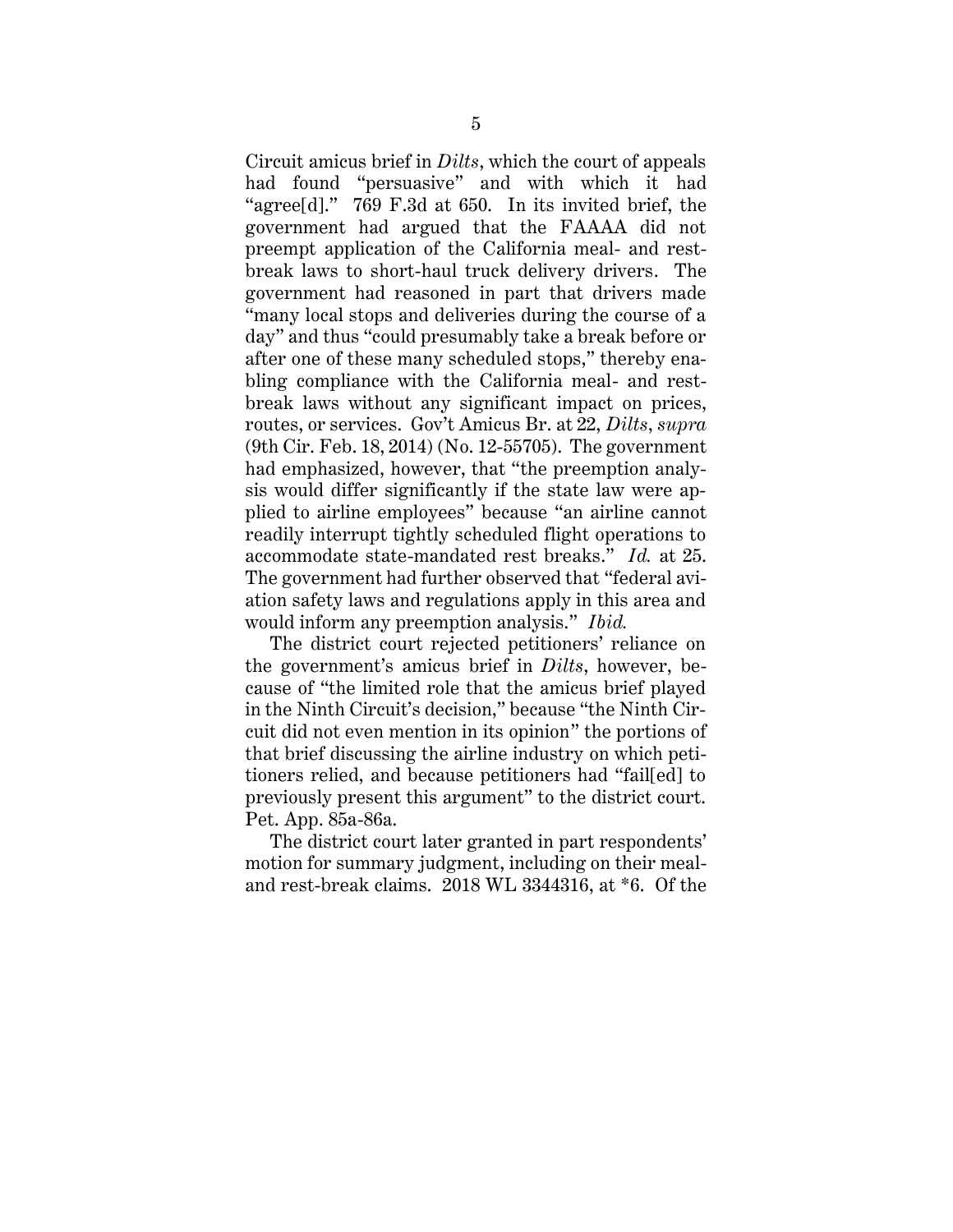nearly \$77.8 million judgment against petitioners, approximately \$1.4 million (\$601,366.66 in damages and \$817,087.50 in civil penalties) was for the meal- and restbreak claims. See Pet. App. 99a-100a.

3. The court of appeals affirmed in part, reversed in part, and vacated in part. Pet. App. 1a-28a. As relevant here, the court affirmed the judgment with respect to the meal- and rest-break claims, holding that the ADA does not preempt application of California's meal- and rest-break laws to the respondent flight attendants. *Id.* at 19a-21a. The court cited and described its earlier decision in *Dilts*, see *id.* at 19a-20a, observed that "[t]he language of the ADA's preemption clause is virtually identical to the language of the FAAA[A]'s," *id.* at 21a, and concluded that "[t]he reasoning of *Dilts* thus applies with equal force here," *ibid.*

The government had filed an amicus brief in this case arguing that the ADA preempted application of the meal- and rest-break laws to the respondent flight attendants because applying those laws would have a "significant impact on the market forces influencing carrier services and prices." Gov't C.A. Amicus Br. 18. The government explained that Federal Aviation Administration (FAA) "regulations contemplate that flight attendants will remain on duty and on call, capable of performing any required safety functions for flights throughout their specified 'duty period,' which the regulations define as the 'period of elapsed time between reporting for an assignment involving flight time and release from that assignment.'" *Id.* at 18-19 (citation omitted). The government then observed that, by contrast, "California law generally prohibits employers from requiring employees to be on duty during the state-mandated meal or rest breaks." *Id.* at 18. Accord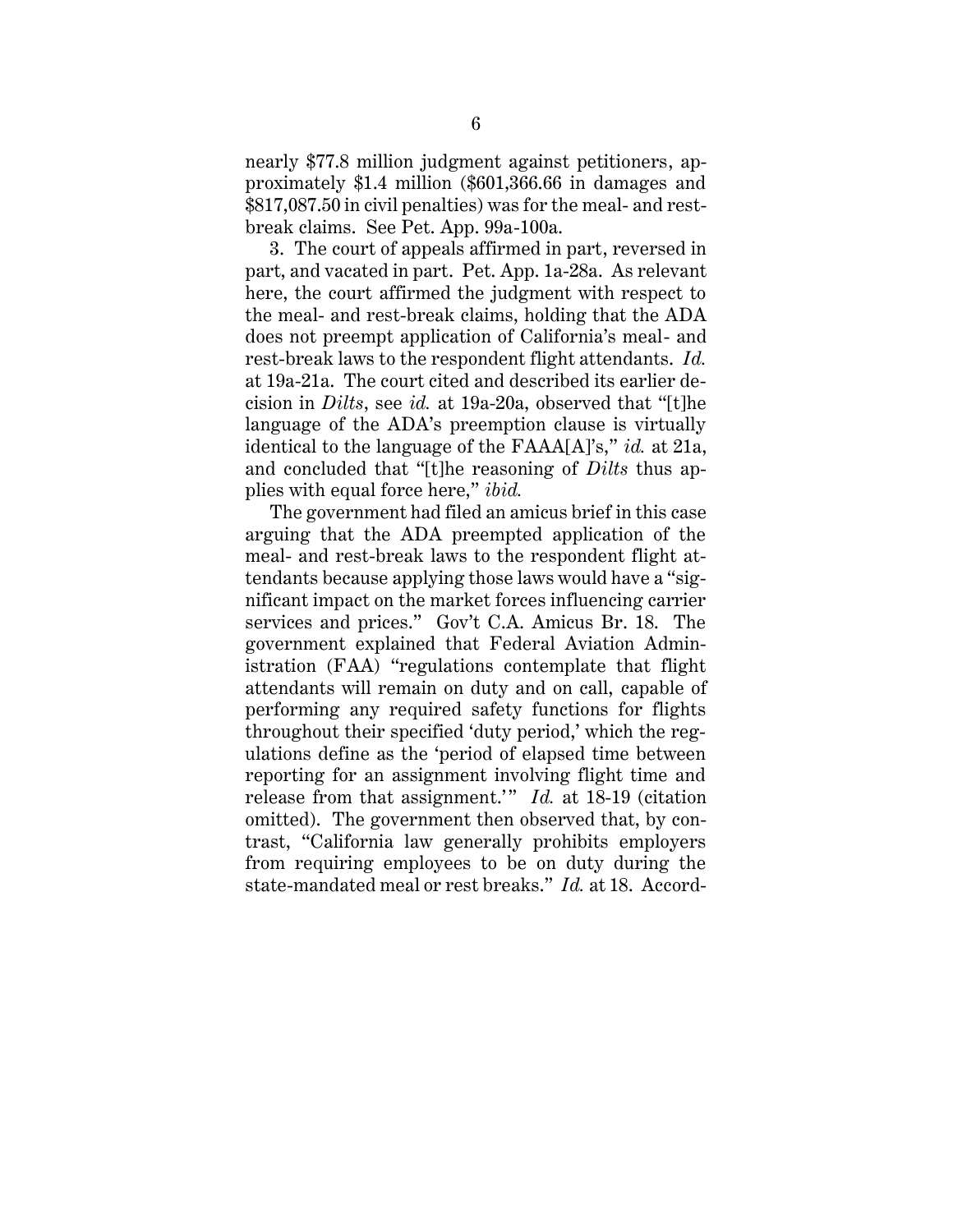ingly, the government argued that "as a practical matter, the only time that an off-duty break could occur would be between flights," *id.* at 19-20, and that ensuring sufficient between-flight breaks for all flight attendants likely would require "shift[ing] flight schedules," *id.* at 22, which would constitute a significant impact on prices, routes, or services. See *id.* at 20-23 (describing the "complex choreography" of flight scheduling); see also *id.* at 6-8 (describing the extensive FAA regulations governing flight attendant duties).

The court of appeals did not directly address the government's argument in resolving the ADA preemption issue. Cf. Pet. App. 19a-21a. But in a separate portion of its opinion addressing petitioners' claim that the California laws directly conflict with FAA regulations (a claim that petitioners have not renewed in this Court), the court of appeals held that "airlines could comply with both the FAA safety rules and California's meal and break requirement by 'staffing longer flights with additional flight attendants in order to allow for dutyfree breaks." *Id.* at 18a (brackets omitted).

### **DISCUSSION**

<span id="page-12-0"></span>The petition for a writ of certiorari should be denied. In rejecting petitioners' separate conflict-preemption claim, the court of appeals stated that petitioners could satisfy both California meal- and rest-break requirements and FAA safety requirements by adding extra flight attendants. As explained below, that would be true only if the state-law requirements could be satisfied by an *in-flight* meal or rest break during which the flight attendant remains on call to perform certain safety-related duties, if necessary. If that view of California law is correct and underlay the court's analysis, the court's bottom-line conclusion that the ADA does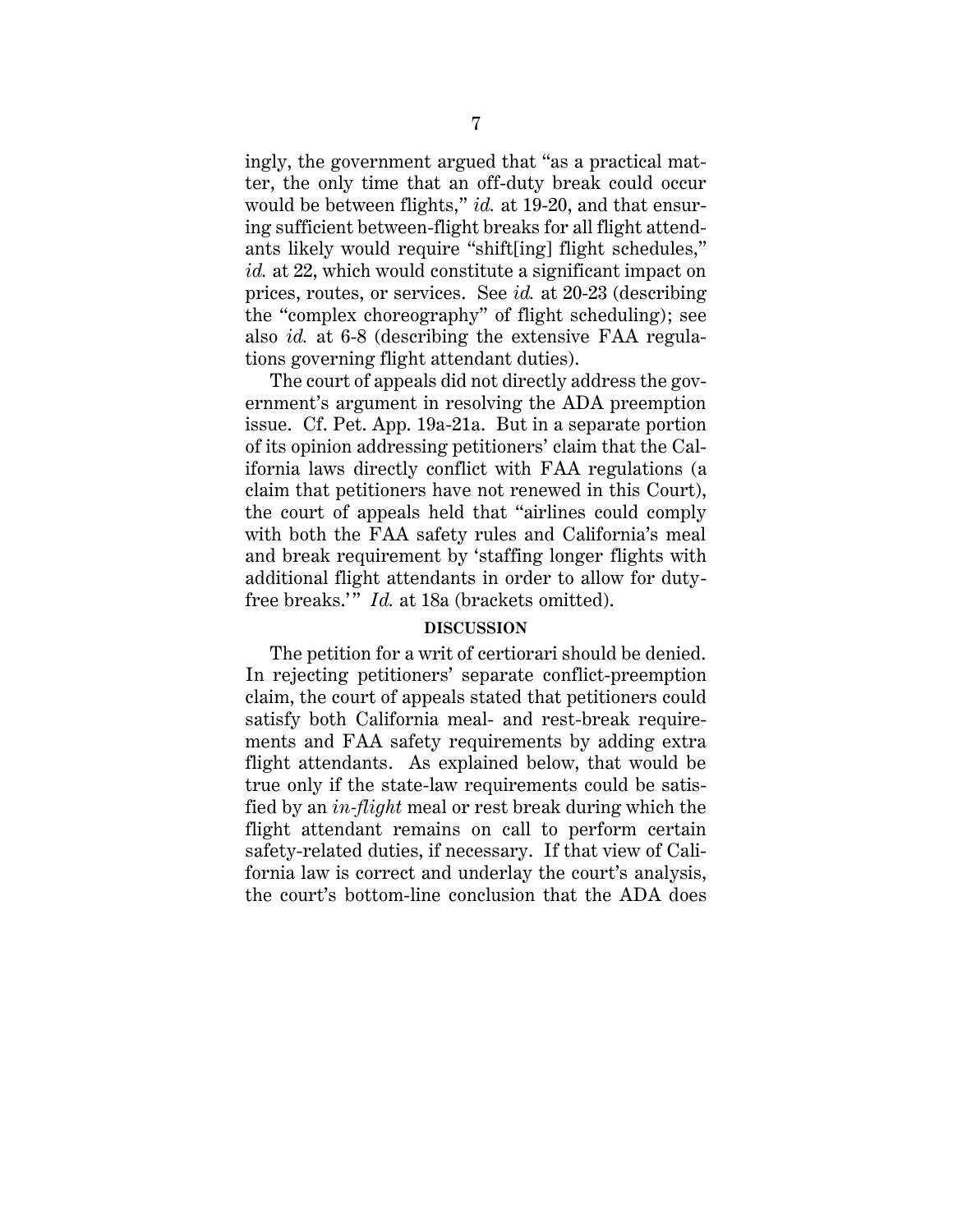not preempt application of the meal- and rest-break laws to intrastate flight attendants also would be correct, because petitioners have not demonstrated that a requirement to provide that type of in-flight break would have a significant impact on prices, routes, or services. Yet it also is possible that the court did not fully understand the relevant FAA requirements. Ultimately, the need to resolve that potentially dispositive issue of state law and its interaction with FAA requirements would make this a poor vehicle in which to review the question presented. Moreover, petitioners do not identify any decision of this Court or another court of appeals that conflicts with the decision below. Certiorari should therefore be denied. In the alternative, the Court may wish to grant the petition for a writ of certiorari, vacate the judgment below, and remand for further consideration of those issues, including the possibility of partial preemption, see pp. 16-17, *infra*.

1. a. To be preempted under the ADA, a claim must seek to enforce a state law "related to a price, route, or service of an air carrier." 49 U.S.C. 41713(b)(1). This Court has provided important guidance on the meaning of that provision in *Morales* v. *Trans World Airlines, Inc.*, 504 U.S. 374 (1992), and *Rowe* v. *New Hampshire Motor Transport Association*, 552 U.S. 364 (2008).

In *Morales*, the Court concluded that the phrase "relat[ed] to" reflects a broad and deliberately expansive preemptive purpose, and that the ADA thus preempts state-law claims "having a connection with, or reference to, airline 'rates, routes, or services.'" 504 U.S. at 383-384 (citation omitted). The Court held in *Morales* that a state law "may 'relate to'" a price, route, or service even if it is not specifically addressed to the airline industry or the effect is "only indirect." *Id.* at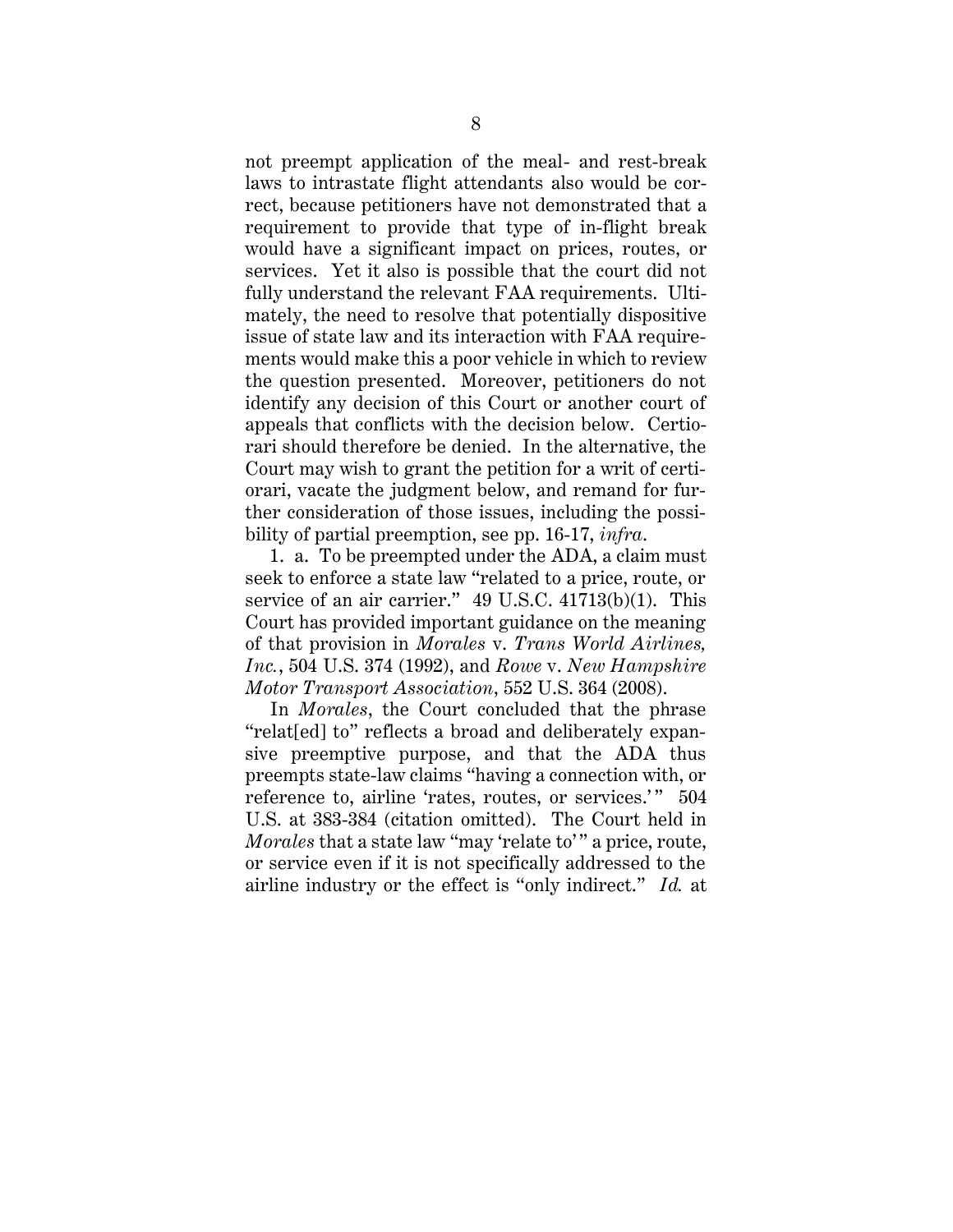386 (citation omitted). At the same time, the Court recognized that "'some state actions may affect airline fares in too tenuous, remote, or peripheral a manner' to have pre-emptive effect." *Id.* at 390 (brackets and citation omitted). The Court had no occasion in *Morales* to define "where it would be appropriate to draw the line," because the state provisions at issue there guidelines interpreting general consumer-protection laws in a way that restricted airlines' advertising of their fares—plainly related to (indeed, expressly referred to) airline fares and had a "significant impact" on them. *Id.* at 389-390 (citation omitted).

In *Rowe*, the Court held that the same principles govern the preemptive scope of the similarly worded FAAAA. Applying those standards, the Court held that the FAAAA preempted a Maine statute forbidding licensed tobacco retailers from employing a "delivery service" unless that service followed a particular set of prescribed delivery procedures. 552 U.S. at 371 (citation omitted); see *id.* at 370-372. The Court emphasized that the Maine statute directly focused on motor-carrier services and compelled carriers "to offer tobacco delivery services that differ significantly from those that, in the absence of the regulation, the market might dictate." *Id.* at 372. The Court concluded that "[t]he Maine law thereby produce[d] the very effect that the federal law sought to avoid, namely, a State's direct substitution of its own governmental commands for 'competitive market forces' in determining (to a significant degree) the services that motor carriers will provide." *Ibid.* (citation omitted).

The Court in *Rowe* noted, however, that the FAAAA does not preempt laws of general applicability that only incidentally affect motor carriers. Citing *Morales*, the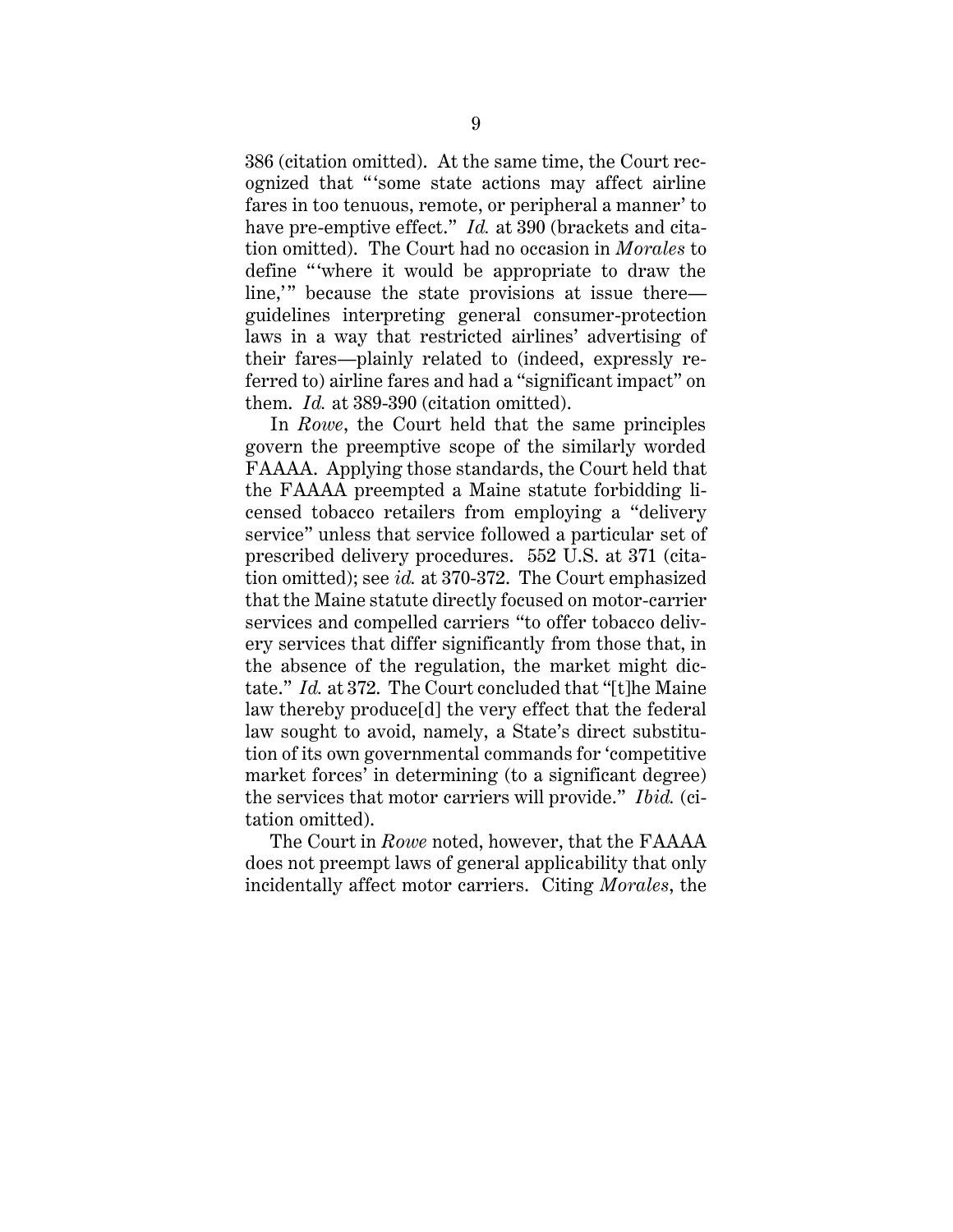Court stressed that "the state laws whose 'effect' is 'forbidden' under federal law are those with a '*significant*  impact' on carrier rates, routes, or services," and not laws that apply to carriers only in their capacity as members of the general public. *Rowe*, 552 U.S. at 375 (citation omitted); see *Dan's City Used Cars, Inc.* v. *Pelkey*, 569 U.S. 251, 260-261 (2013).

b. In resolving petitioners' ADA preemption claim, the court of appeals reasoned that because its previous decision in *Dilts* v. *Penske Logistics, LLC*, 769 F.3d 637 (9th Cir. 2014), cert. denied, 575 U.S. 996 (2015) (No. 14- 801), had held that the FAAAA does not preempt application of the California meal- and rest-break laws to short-haul intrastate truck drivers, the ADA must not preempt application of those laws to intrastate flight attendants either. Pet. App. 19a-21a. That reasoning was misguided. As explained above, the ADA and FAAAA preempt state laws of general applicability if they would have a "significant impact" on a carrier's prices, routes, or services. *Morales*, 504 U.S. at 390; see *Rowe*, 552 U.S. at 372-373; *American Airlines, Inc.* v. *Wolens*, 513 U.S. 219, 222 (1995). That inquiry naturally entails an analysis of the *effects* of the challenged state law on the particular industry. Cf. *Northwest, Inc.* v. *Ginsberg*, 572 U.S. 273, 283 (2014) ("What is important \* \* \* is the effect of a state law, regulation, or provision, not its form."). That *Dilts* found the meal- and rest-break laws not to have a significant impact on short-haul delivery prices, routes, or services when applied to intrastate truck drivers does not resolve whether those laws might have a significant impact on airline prices, routes, or services when applied to flight attendants on intrastate flights. The court did not, however, engage in the req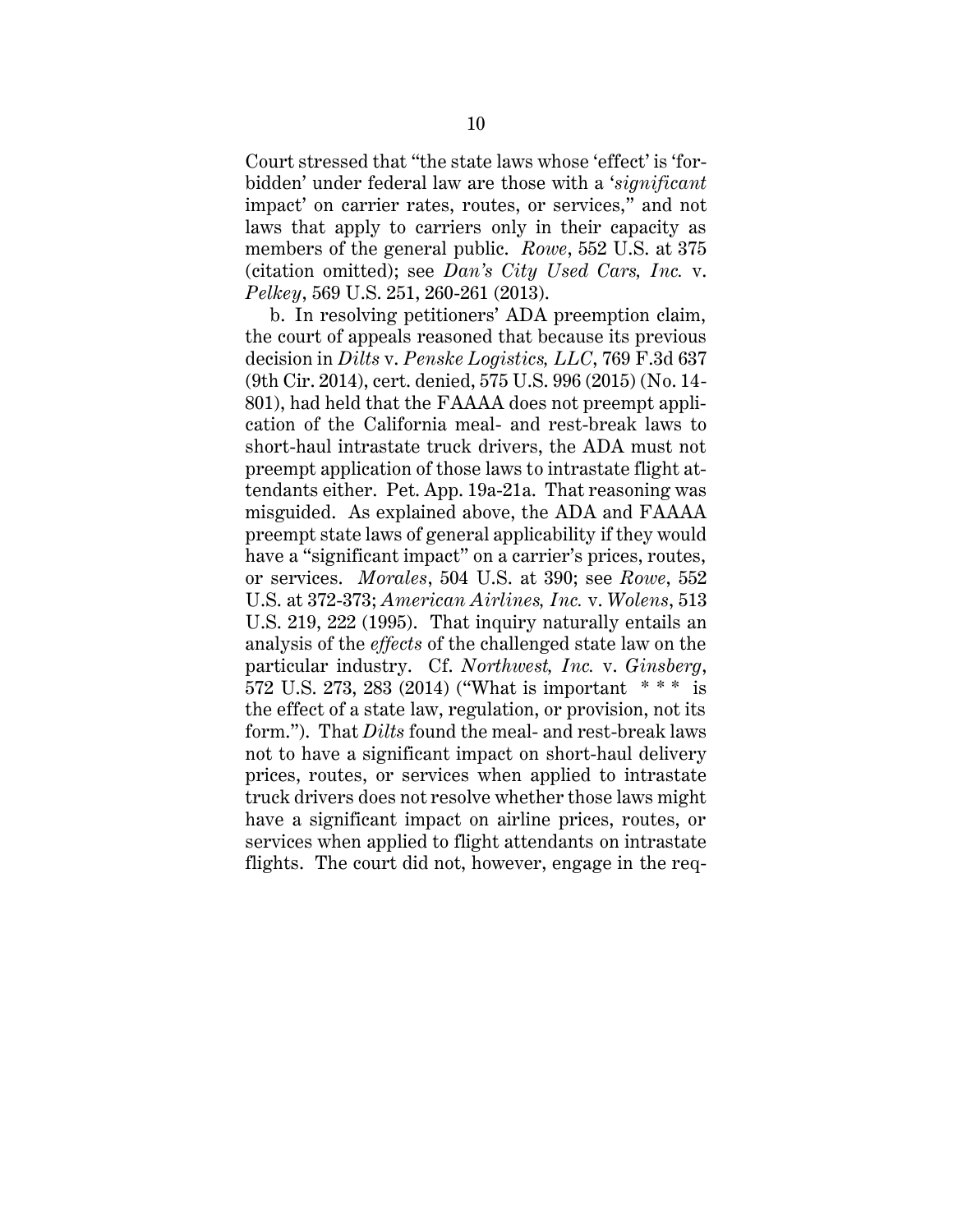uisite industry-specific analysis of any potential impact here.

Such an analysis would begin with the pertinent FAA rules governing flight-attendant responsibilities. The Federal Aviation Act of 1958, Pub. L. No. 85-726, 72 Stat. 731, codified as amended at 49 U.S.C. 40101 *et seq.*, authorizes the Administrator of the FAA to "promote safe flight of civil aircraft in air commerce." 49 U.S.C.  $44701(a)(5)$ . Under that authority, FAA has promulgated extensive regulations in the interest of ensuring safety, including ones that require air carriers to have a certain minimum number of "flight attendants on board each passenger-carrying airplane when passengers are on board," depending on the aircraft's maximum seating capacity. 14 C.F.R. 121.391(a). Flight attendants must assist with boarding and deplaning of passengers, see 14 C.F.R. 121.394, conduct pre-flight briefing about emergency procedures, see 14 C.F.R. 121.571, 121.573; cf. 14 C.F.R. 121.291, and perform duties required for safe operation of the aircraft throughout takeoff, landing, and other phases of the flight, including to ensure the "effective egress of passengers in [the] event of an emergency evacuation," 14 C.F.R. 121.391(d); see 14 C.F.R. 121.393(b).

FAA regulations also limit the length of time that flight attendants may be on duty to perform flightrelated responsibilities. See 49 U.S.C. 44701(a)(4) (authorizing FAA to prescribe "regulations in the interest of safety for the maximum hours or periods of service" for "employees of air carriers"). Those regulations generally prohibit airlines from "assign[ing] a flight attendant to a scheduled duty period of more than 14 hours," 14 C.F.R. 121.467(b)(1), and generally require that a flight attendant be given "a scheduled rest period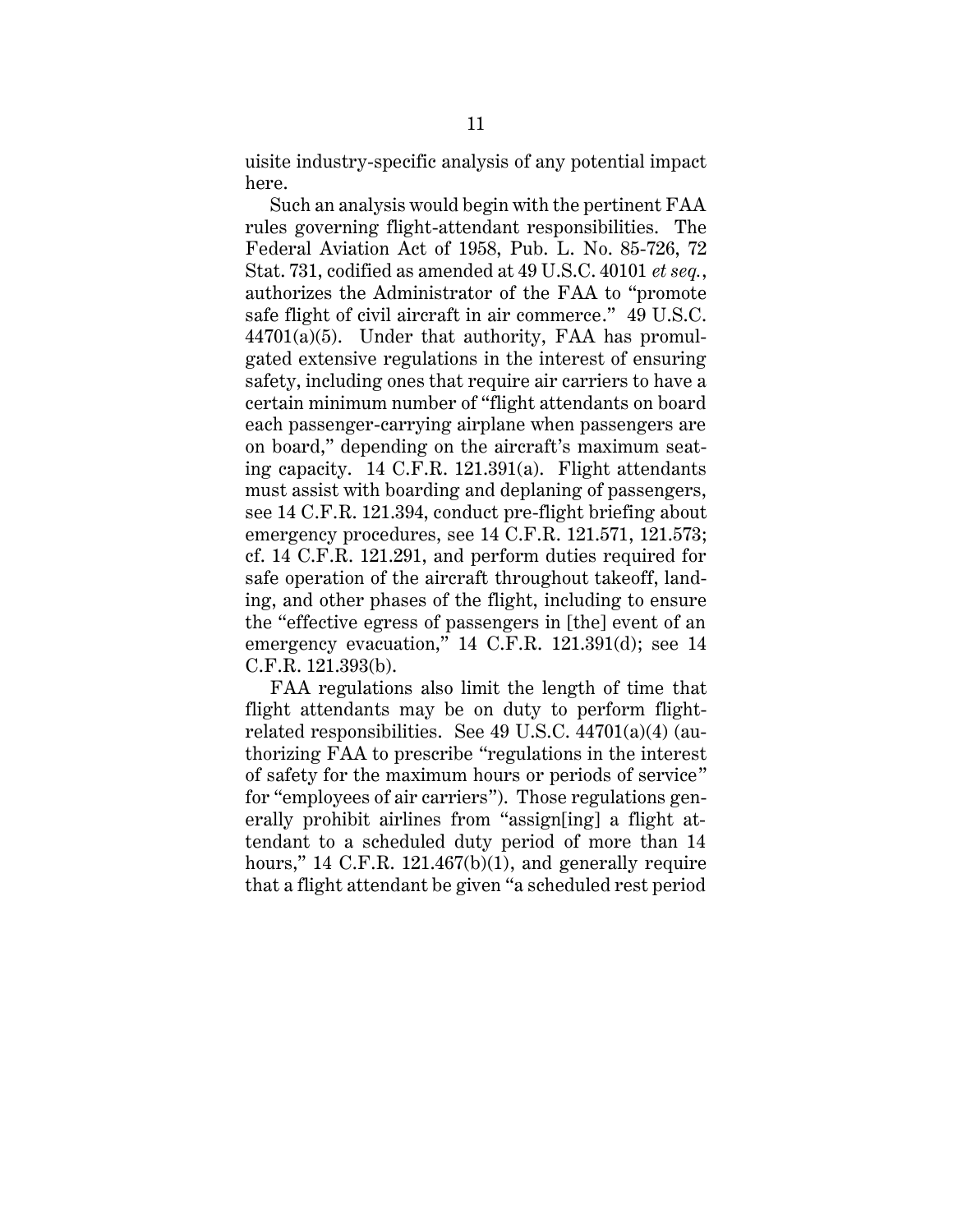of at least 9 consecutive hours" before starting a new duty period, 14 C.F.R. 121.467(b)(2); cf. FAA Reauthorization Act of 2018, Pub. L. No. 115-254, § 335(a)(2)(A), 132 Stat. 3280 (directing the FAA to modify the applicable regulation to require a "scheduled rest period of at least 10 consecutive hours"); 86 Fed. Reg. 60,424 (Nov. 2, 2021) (notice of proposed rulemaking to implement that change). FAA regulations do not prohibit airlines from providing flight attendants with breaks in the middle of a duty period—and thus, contrary to petitioners' contention (Pet. 25-26, 29), would not require an airline to provide a nine-hour rest period after a statemandated meal or rest break. But FAA regulations do require, among other things, that the total duty period—inclusive of breaks—not exceed the applicable maximum duty period, and that the flight attendant be able to perform all required safety-related duties. Cf. 14 C.F.R. 121.397(a), 121.467(a).

The court of appeals and respondents correctly observe that carriers may staff a flight with more than the minimum required number of flight attendants. See Pet. App. 18a; Br. in Opp. 33-36. But carriers must identify in advance which flight attendants will serve as part of the required minimum complement, and those who are so identified remain responsible for carrying out the "necessary functions to be performed in an emergency" throughout the flight—including during any meal or rest break. 14 C.F.R. 121.397(a); see FAA, *Flight Standards Information Management System*, Order No. 8900.1 CHG 310, Vol. 3, Ch. 33, § 4, ¶ 3-3513(E) (Apr. 28, 2022), go.usa.gov/xuQKQ (requiring air carriers that assign extra flight attendants to "identify the required and nonrequired [flight attendants]," and "not assign duties to the extra [flight attendants] wh[ich]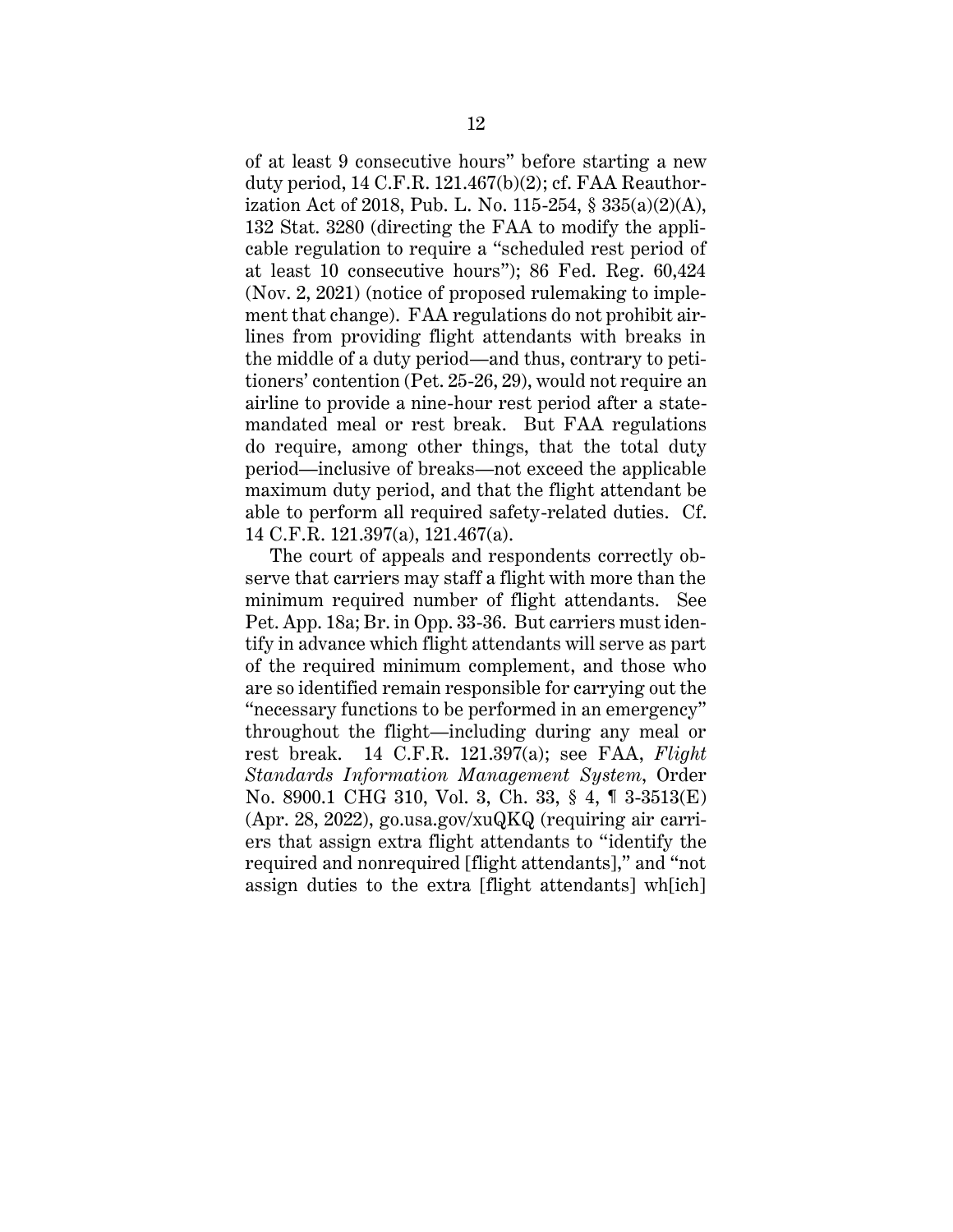would mandate their presence and duty assignment in the event of an emergency situation, such as an evacuation"); ¶ 3-3513(C) (explaining that "[t]he capability to handle emergency situations and emergency evacuations is based on the complement of required [flight attendants]," not the "extra or nonrequired [flight attendants]").

As noted above, the government filed an amicus brief in this case in the court of appeals explaining that in light of FAA regulations, imposing additional state-law break requirements would have an improper significant impact on prices, routes, or services. See Gov't C.A. Amicus Br. 18-23. The government's position was premised on the assumption that any qualifying meal or rest break for a flight attendant would have to be provided on the ground, not during a flight, which would then potentially require substantial modifications to flight schedules to accommodate the required breaks while also complying with the applicable maximum duty period. See *id.* at 19-21.

The government's assumption that meal and rest breaks would have to occur on the ground, and not inflight, rested on the view that "California law generally prohibits employers from requiring employees to be on duty during the state-mandated meal or rest breaks." Gov't C.A. Amicus Br. 18. For example, the Supreme Court of California has stated that an employer must "relieve[] its employees of all duty" and "relinquish[] control over their activities" during the 30-minute meal break, which must remain "uninterrupted." *Brinker Restaurant Corp.* v. *Superior Court*, 273 P.3d 513, 536- 537 (2012); see Cal. Code Regs. tit. 8, § 11090(11) (2002); Cal. Labor Code § 226.7(b) (2020). Employees also generally must be "free to leave the premises" during meal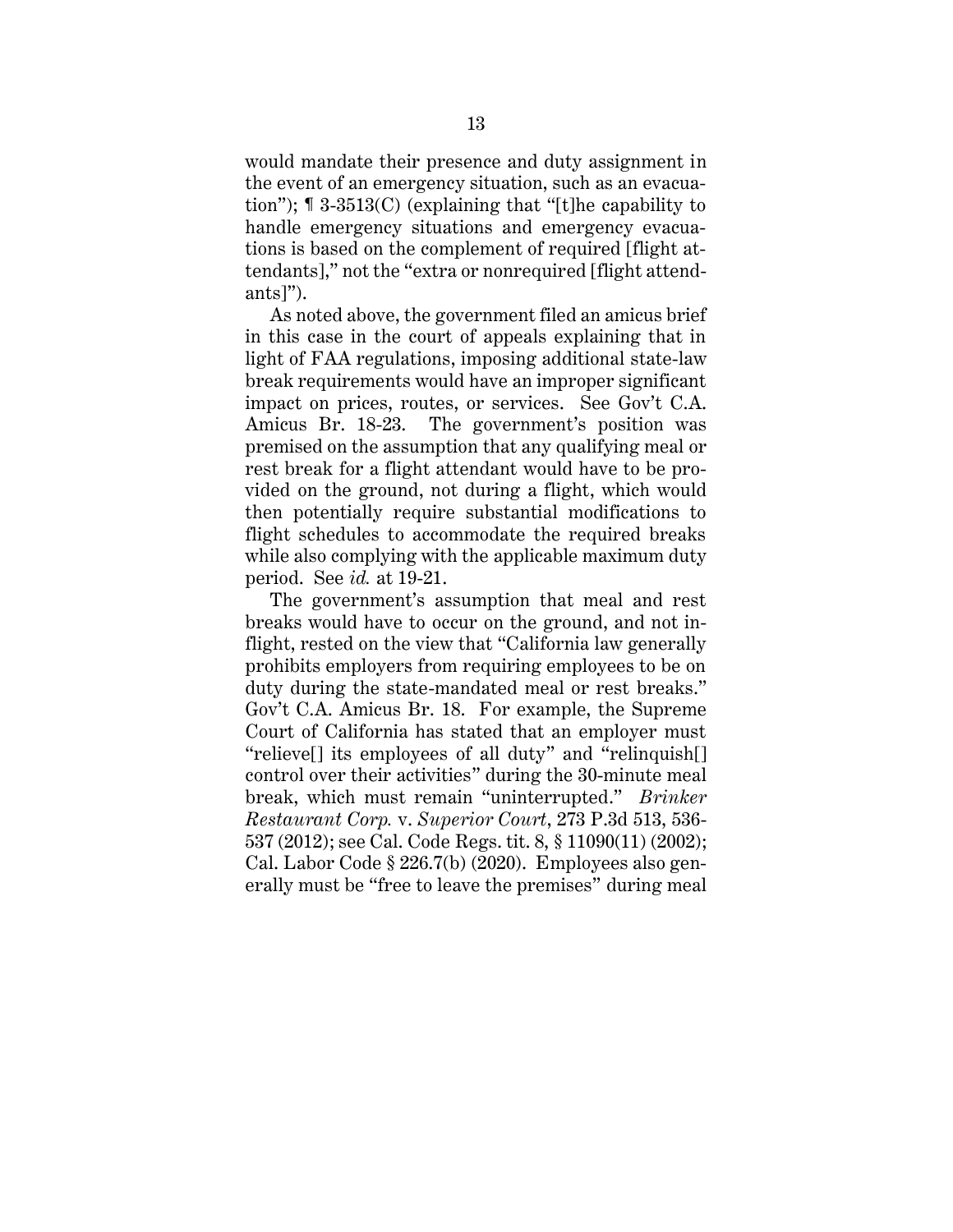breaks. *Brinker*, 273 P.3d at 534; see Cal. Code Regs. tit. 8, § 11090(11)(C) (2002). The Supreme Court of California likewise has stated that "state law prohibits onduty and on-call rest periods," and that "[d]uring required rest periods, employers must relieve their employees of all duties and relinquish any control over how employees spend their break time." *Augustus* v. *ABM Security Services, Inc.*, 385 P.3d 823, 825-826 (2016).

Accordingly, FAA's requirement that the required complement of identified flight attendants remain on call to respond to emergencies at all times during a flight would, under the understanding of state law set forth in the government's brief in the court of appeals, effectively prevent any in-flight meal or rest break from satisfying the requirements of California's meal- and rest-break laws for those flight attendants. Indeed, respondents' expert proposed a damages calculation that would award the extra hour of compensation only on days when "the time between flights was inadequate to provide a 30-minute meal break or 10-minute rest break for a class member who worked sufficient hours to qualify for a break." Gov't C.A. Amicus Br. 20.

Nonetheless, in addressing petitioners' separate conflict-preemption claim, the court of appeals stated that "airlines could comply with both the FAA safety rules and California's meal and break requirement by 'staffing longer flights with additional flight attendants in order to allow for duty-free breaks.'" Pet. App. 18a (brackets omitted). But as just explained, the assignment of extra flight attendants would not relieve flight attendants identified as part of the minimum required complement from having to remain on call to handle emergencies throughout the flight, including during breaks. See 14 C.F.R. 121.397(a). Accordingly, the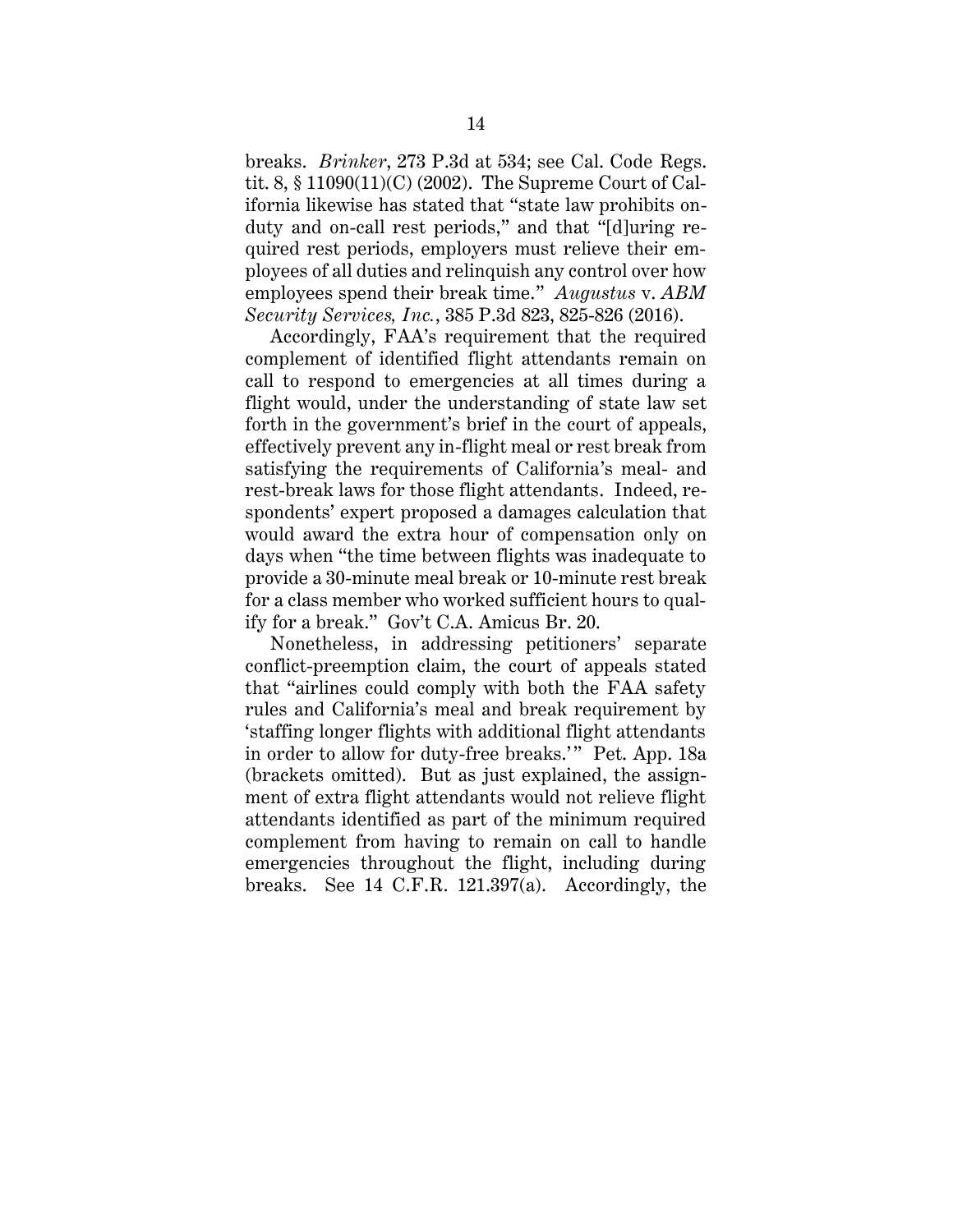court's statement that "airlines could comply with both the FAA safety rules and California's meal and break requirement" cannot be true unless an in-flight break during which the flight attendant remains on call to respond to emergencies qualifies as a "'duty-free break[]'" under California's meal- and rest-break laws. Pet. App. 18a.

If that view of California law is correct and underlay the court of appeals' decision, the court's bottom-line conclusion regarding ADA preemption also would be correct. That is because airlines could, under that view, satisfy the California meal- and rest-break requirements by providing flight attendants the requisite breaks at some point in their respective duty periods including during flight (except during taxi, takeoff, and landing, see 14 C.F.R. 121.391(d)), when they remain on call to respond to emergencies. Petitioners have not demonstrated that providing that type of in-flight break—as opposed to an in-flight break during which the flight attendant is relieved of all duties, cf. Pet. 23- 24, or a break that can be provided only between flights, cf. Gov't C.A. Amicus Br. 19-20—would have a significant impact on airline prices, routes, or services. To the contrary, petitioners themselves acknowledge (Pet. 7) that "[f]light attendants have ample opportunity to sit and eat on flights" already, suggesting that there would not be such an impact.\*

Petitioners assert (Pet. 23-27) that relieving flight attendants of their duties during the flight or adding

<sup>\*</sup> The Department of Transportation and the FAA have informed this Office that they are prepared to facilitate discussions outside of this litigation with the airlines, unions, and States to address and minimize any other potential disruption to the traveling public that could arise.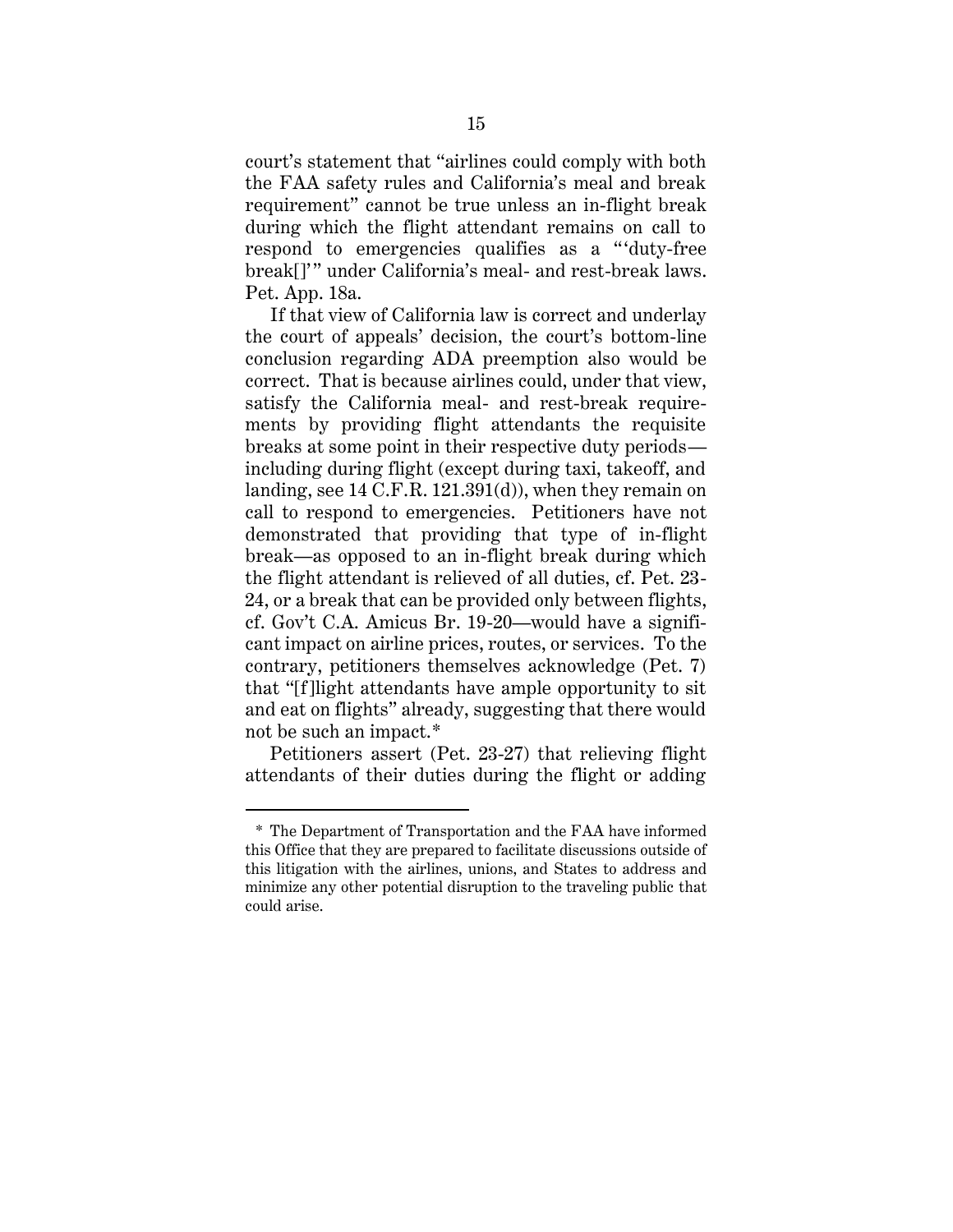flight attendants to flights would have such an impact. But under the above view of California law, it is not clear that either of those changes would be required. As just explained, flight attendants could remain subject to their FAA-imposed duties during an in-flight meal or rest break without running afoul of state law. For the same reason, assigning extra flight attendants would be superfluous and thus unnecessary.

That view of California law as affording the requisite degree of flexibility in this context is, to be sure, contestable. See Cal. Code Regs. tit. 8, § 11090(11) and (12) (2002); *Augustus*, 385 P.3d at 832-834; *Brinker*, 273 P.3d at 536-537. But the Ninth Circuit elsewhere has taken a permissive view of what California law requires in this area. See *Rodriguez* v. *Taco Bell Corp.*, 896 F.3d 952, 956 (2018) (holding that a policy requiring restaurant employees who purchase a discounted meal to remain on the premises during their meal break "satisfies the standard set forth in *Brinker*"). And this Court has "a settled and firm policy of deferring to regional courts of appeals in matters that involve the construction of state law." *Bowen* v. *Massachusetts*, 487 U.S. 879, 908 (1988); see *Phillips* v. *Washington Legal Foundation*, 524 U.S. 156, 167 (1998); but cf. *Leavitt* v. *Jane L.*, 518 U.S. 137, 145 (1996) (per curiam). At a minimum, the need to definitively resolve that potentially dispositive issue of state law would complicate this Court's review, making this case an unsuitable vehicle in which to address more general questions concerning the scope of ADA preemption.

It also is possible that the court of appeals simply misunderstood the FAA requirements concerning extra flight attendants and the interaction of those requirements with California law. Neither the parties nor the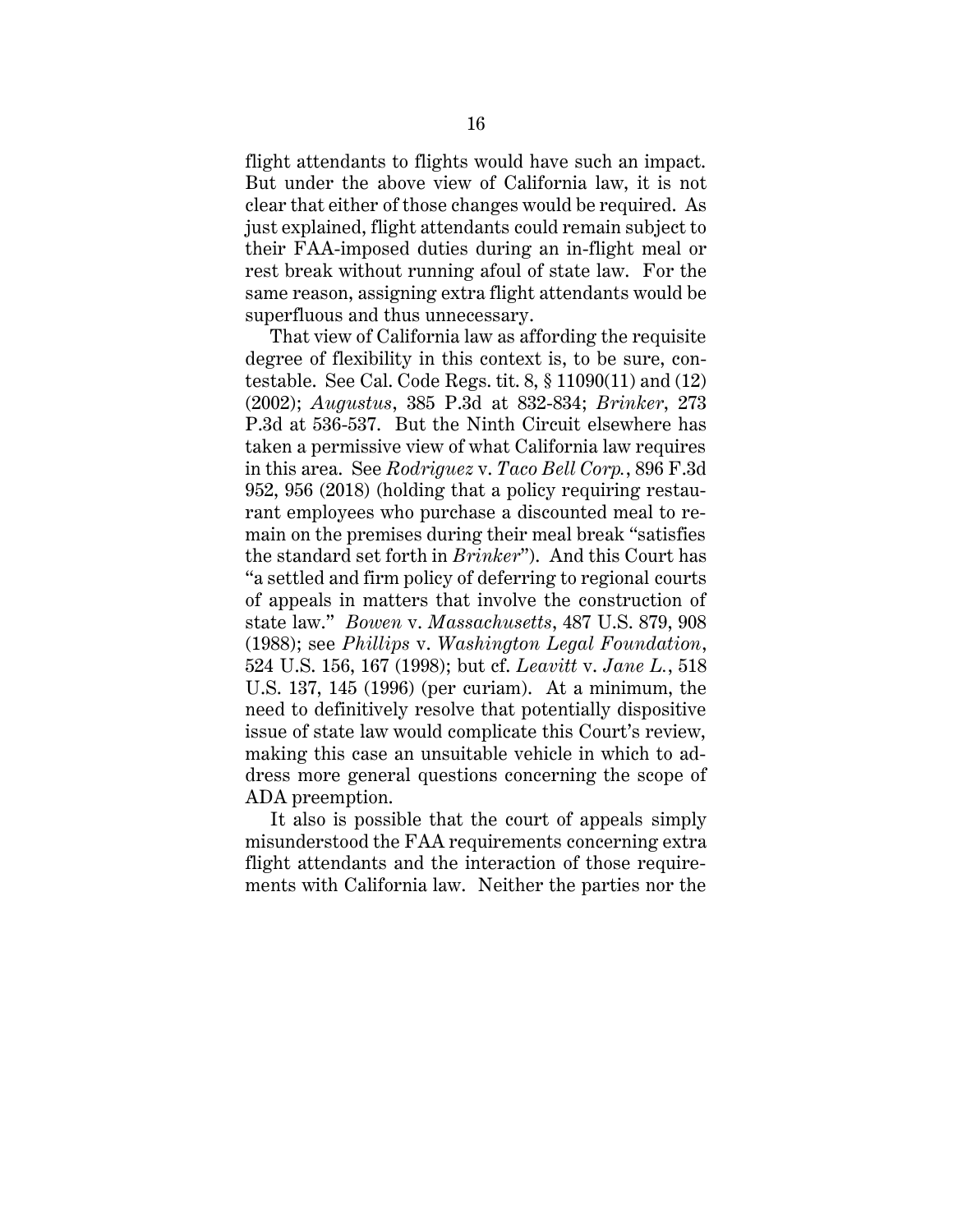government specifically addressed that interaction in their briefs below. Nor did they address the possibility that the ADA might preempt the California meal- and rest-break laws only to the extent that those laws do not credit an in-flight break during which the flight attendant remains on call to respond to emergencies. Such partial preemption would provide an alternative basis for the court's holding in its conflict-preemption analysis about extra flight attendants. Those complications underscore the unsuitability of this case for review by this Court. The Court could, however, grant the petition for a writ of certiorari, vacate the judgment below, and remand for a fuller consideration of those issues.

c. Petitioners assert (Pet. 21) that the court of appeals nevertheless erred because it supposedly adopted and applied a "categorical rule" that the ADA preempts a state law of general applicability only if the law "binds' a carrier to a particular price, route, or service." That assertion is overstated. The court did not adopt or apply such a rule in this case; instead, it resolved the ADA preemption issue by applying its previous decision in *Dilts*, *supra*. See Pet. App. 19a-21a. Although the mechanical application of *Dilts* to the circumstances here was misguided, see pp. 10-11, *supra*, the decision below did not purport to adopt or apply the categorical rule that petitioners ascribe to it.

Nor did *Dilts* itself adopt or apply such a rule. *Dilts* stated that the FAAAA preempts "those state laws that are significantly 'related to' prices, routes, or services," and found that as applied to the short-haul truckers in that case, the California meal- and rest-break laws were not preempted because "the laws do not 'bind' motor carriers to specific prices, routes, or services"; do not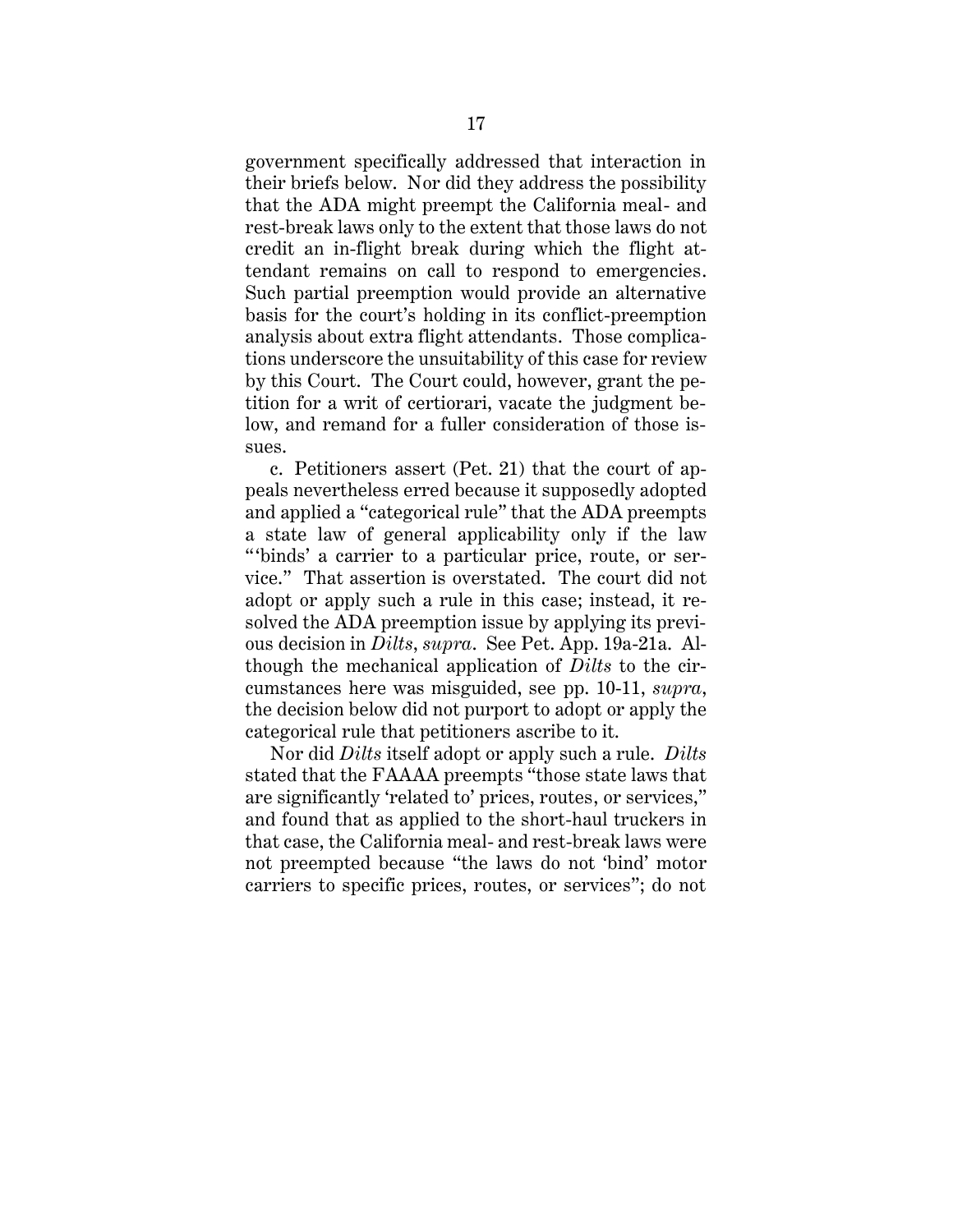" freeze into place' prices, routes, or services"; and do not " determine (to a significant degree) the prices, routes, or services that motor carriers will provide.'" 769 F.3d at 647 (brackets and citations omitted). As that discussion indicates, *Dilts* viewed the binding of carriers to specific prices, routes, or services as one way to establish preemption—not as the exclusive test for FAAAA preemption. And the Ninth Circuit has recognized that the FAAAA also preempts state laws that "determine (to a significant degree) the prices, routes, or services that motor carriers will provide." *Ibid.* (brackets and citation omitted). That language is taken directly from this Court's decision in *Rowe*. See 552 U.S. at 372. The Ninth Circuit's preemption test is thus consistent with this Court's precedent and not meaningfully different from the "significant impact" test that petitioners derive (cf. Pet. 17-21) from that precedent. Indeed, the Ninth Circuit in *Dilts* expressly "agree[d] with" the government's invited amicus brief in that case explaining that "state laws \* \* \* are not preempted by the FAAAA unless they have a 'significant effect' on prices, routes, or services." 769 F.3d at 649-650; see Gov't Amicus Br. at 14-16, 18-23, *Dilts*, *supra* (No. 12- 55705).

Other Ninth Circuit cases likewise have made clear the court's view that the FAAAA and ADA preempt state laws that have a significant impact on prices, routes, or services, regardless of whether the laws bind carriers to particular prices, routes, or services. For example, in finding that the ADA does not preempt a generally applicable California labor law regarding wage statements, the Ninth Circuit discussed the "binds to" standard to which petitioners object, but then held that "what proves dispositive here is that [the air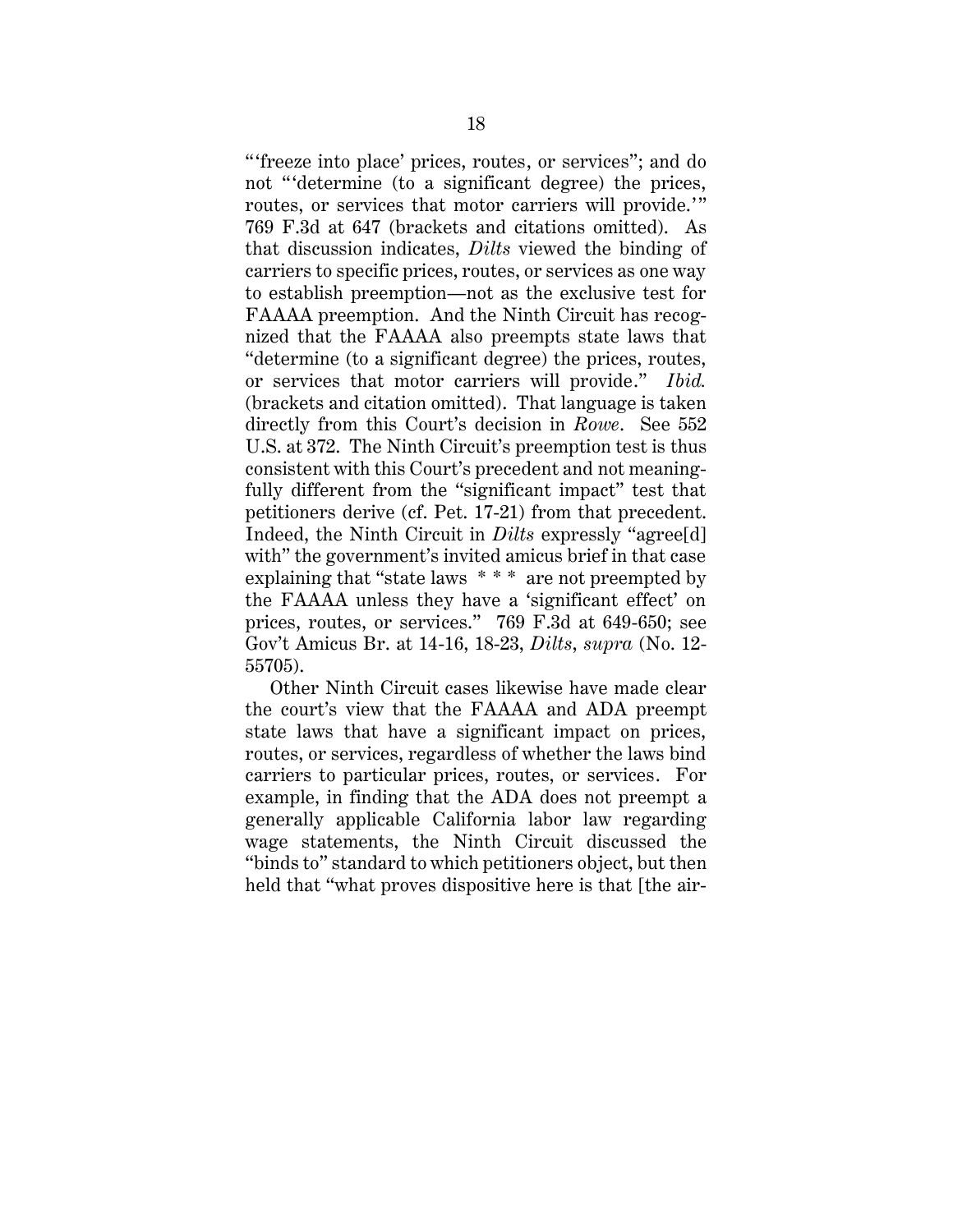line] has presented no evidence that [its] increased costs would have a 'significant impact' on its prices, routes, or services." *Ward* v. *United Airlines, Inc.*, 986 F.3d 1234, 1243 (2021) (citation omitted).

Similarly, in *Miller* v. *C.H. Robinson Worldwide, Inc.*, 976 F.3d 1016 (2020), petition for cert. pending, No. 20-1425 (filed Apr. 8, 2021), the Ninth Circuit held that a state-law negligence claim was " 'related to' carrier prices, routes, or services" under the FAAAA's preemption provision even though the claim did "*not* 'bind' [the carrier] to 'specific prices, routes, or services.'" *Id.* at 1023-1024 (emphasis added; citation omitted). The court acknowledged its prior use of the "binds to" language, but clarified "that the scope of FAAAA preemption is broader than this language suggests." *Id.* at 1025. And in *California Trucking Association* v. *Su*, 903 F.3d 953 (2018), cert. denied, 139 S. Ct. 1331 (2019) (No. 18-887), the Ninth Circuit reiterated that the FAAAA preempts a state law "that significantly impacts a carrier's prices, routes, or services," as distinguished from one "that has only a tenuous, remote, or peripheral connection." *Id.* at 960.

As those decisions make clear, the Ninth Circuit has adopted and regularly applies a "significant impact" test drawn from this Court's precedent, notwithstanding its use as well of the "binds to" or "freezes" language—which itself echoes language from this Court's cases, see *Morales*, 504 U.S. at 388 (describing the preempted law as having imposed "binding requirements as to how [airline] tickets may be marketed"); *Rowe*, 552 U.S. at 372 (explaining that the preempted "law would freeze into place services that carriers might prefer to discontinue in the future").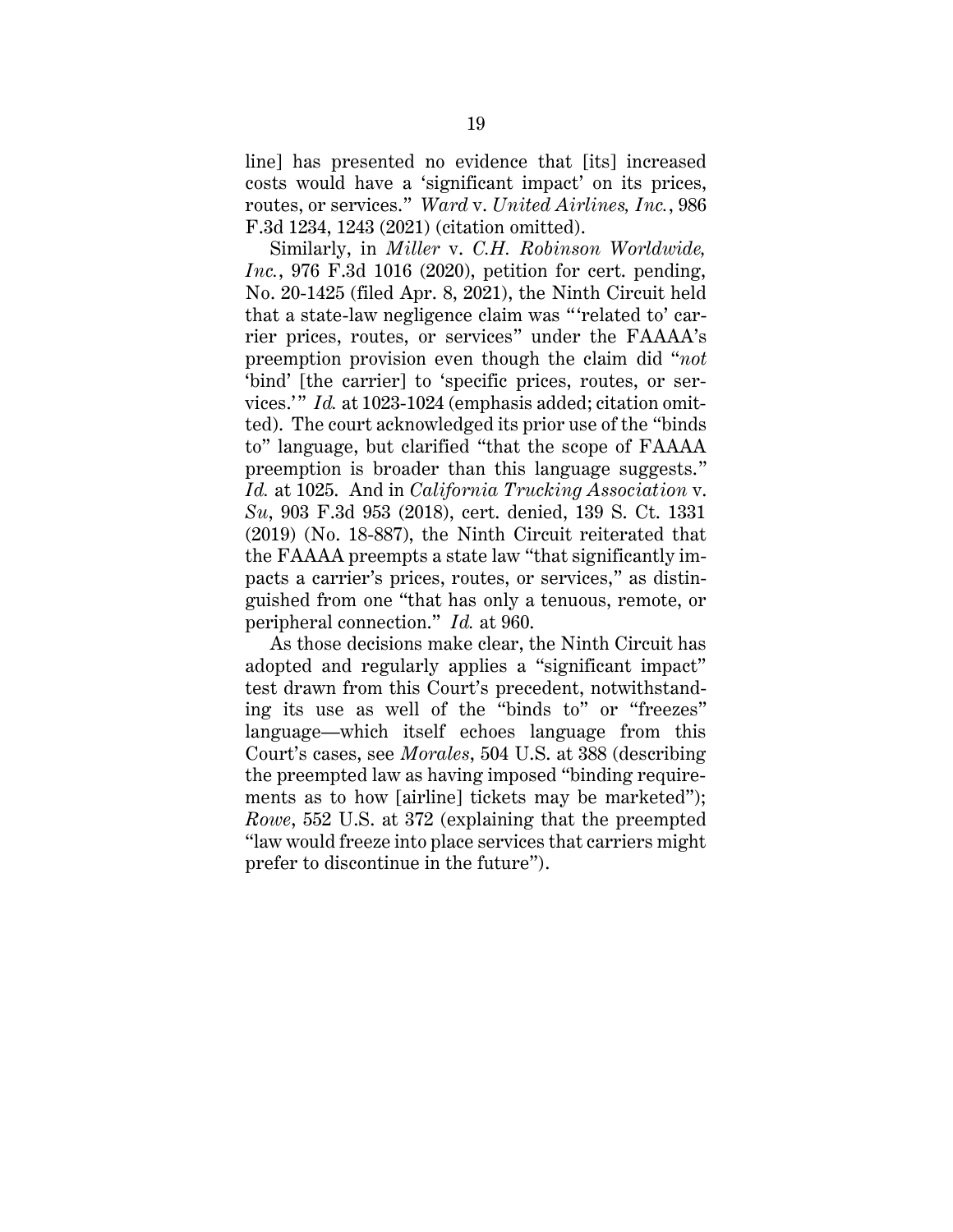2. Further review also is unwarranted because the decision below does not conflict with any decision of this Court or another court of appeals. Petitioners base (Pet. 15-21) an asserted conflict on the Ninth Circuit's supposed adoption of a "binds to" test. But as just explained, the Ninth Circuit has not actually adopted such a test, as exemplified by recent decisions making clear that the "dispositive" consideration is whether application of state law to a carrier "would have a 'significant impact' on its prices, routes, or services," *Ward*, 986 F.3d at 1243 (citation omitted); see *Miller*, 976 F.3d at 1024-1025; *California Trucking Association*, 903 F.3d at 960. And because petitioners have not identified any other court of appeals or state court of last resort that has adopted a "binds to" test, any residual disagreement between Ninth Circuit panels would at most amount to an intracircuit conflict that would not warrant this Court's review. See *Wisniewski* v. *United States*, 353 U.S. 901, 902 (1957) (per curiam) ("It is primarily the task of a Court of Appeals to reconcile its internal difficulties."); see also, *e.g.*, *Davis* v. *United States*, 417 U.S. 333, 340 (1974).

Petitioners' reliance (Pet. 17-21) on decisions from other federal courts of appeals or state courts of last resort is misplaced because none of those decisions involved the application of state labor laws similar to the California meal- and rest-break laws to employees similarly situated to respondents. Cf. *Northwest*, 572 U.S. at 283. Most of the cases that petitioners cite involved state common-law tort or contract claims that have little relation to the meal- and rest-break laws at issue in this case. See *Bower* v. *Egyptair Airlines Co.*, 731 F.3d 85 (1st Cir. 2013), cert. denied, 572 U.S. 1046 (2014); *Onoh* v. *Northwest Airlines, Inc.*, 613 F.3d 596 (5th Cir. 2010);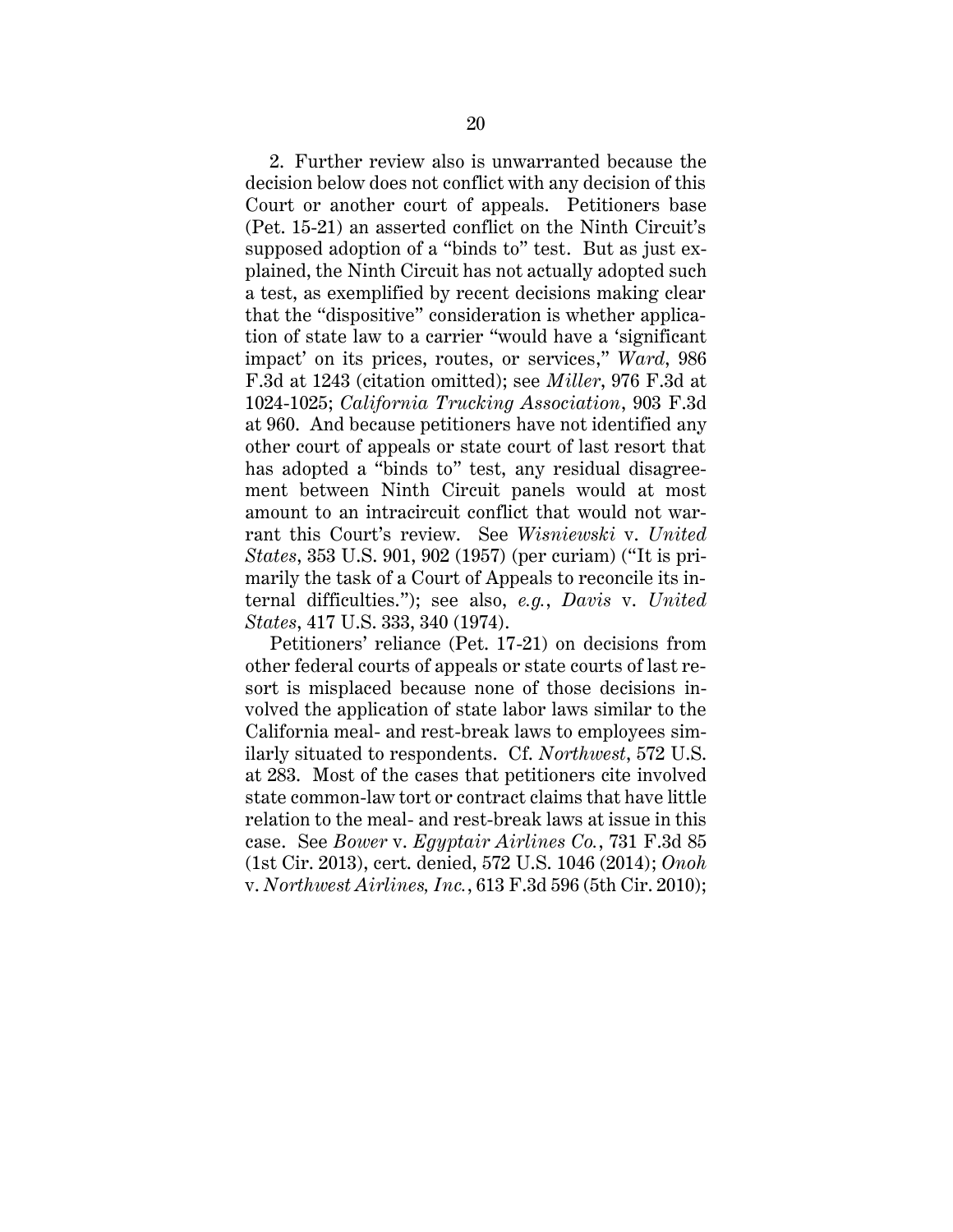*Witty* v. *Delta Air Lines, Inc.*, 366 F.3d 380 (5th Cir. 2004); *Lyn-Lea Travel Corp.* v. *American Airlines, Inc.*, 283 F.3d 282 (5th Cir.), cert. denied, 537 U.S. 1044 (2002); *United Airlines, Inc.* v. *Mesa Airlines, Inc.*, 219 F.3d 605 (7th Cir.), cert. denied, 531 U.S. 1036 (2000); *Travel All Over the World, Inc.* v. *Kingdom of Saudi Arabia*, 73 F.3d 1423 (7th Cir. 1996); *Koutsouradis* v. *Delta Air Lines, Inc.*, 427 F.3d 1339 (11th Cir. 2005) (per curiam); *Delta Air Lines, Inc.* v. *Black*, 116 S.W.3d 745 (Tex. 2003), cert. denied, 540 U.S. 1181 (2004).

Other cases on which petitioners rely involved laws governing the classification of truck drivers as employees rather than independent contractors. See *Massachusetts Delivery Association* v. *Healey*, 821 F.3d 187 (1st Cir. 2016); *Schwann* v. *FedEx Ground Package System, Inc.*, 813 F.3d 429 (1st Cir. 2016); *Chambers* v. *RDI Logistics, Inc.*, 65 N.E.3d 1 (Mass. 2016); cf. *Bedoya* v. *American Eagle Express Inc.*, 914 F.3d 812 (3d Cir.) (addressing New Jersey worker-classification law), cert. denied, 140 S. Ct. 102 (2019) (No. 18-1382); *Costello* v. *BeavEx, Inc.*, 810 F.3d 1045 (7th Cir. 2016) (addressing Illinois worker-classification law), cert. denied, 137 S. Ct. 2289 (2017) (No. 15-1305). There is no reason to think that application of such a law to flight attendants would have a significant impact on airline prices, routes, or services given that most (and perhaps all) flight attendants already are bona fide airline employees.

Petitioners cite three cases involving generally applicable state labor or employment laws, but each involved the application of those laws to airline employees quite dissimilar to the flight attendants here. See *DiFiore* v. *American Airlines, Inc.*, 646 F.3d 81 (1st Cir.) (law governing tips for service employees, as ap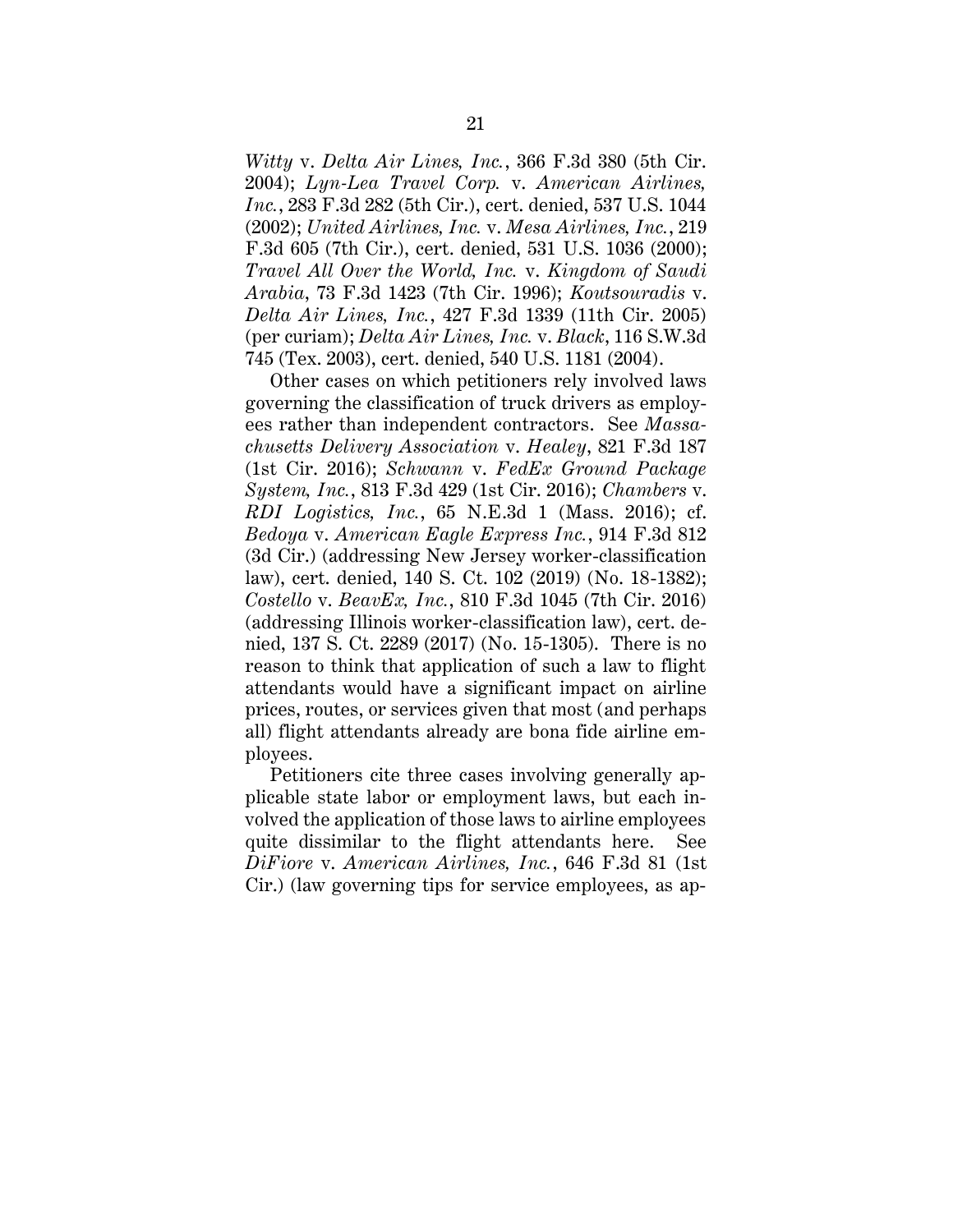plied to curbside skycaps), cert. denied, 565 U.S. 1059 (2011) (No. 11-221); *Branche* v. *Airtran Airways, Inc.*, 342 F.3d 1248 (11th Cir. 2003) (employee whistleblower protection law, as applied to former aircraft inspector), cert. denied, 540 U.S. 1182 (2004) (No. 03-904); *Brindle* v. *Rhode Island Department of Labor & Training*, 211 A.3d 930 (R.I. 2019) (law governing time-and-a-half pay on Sundays and holidays, as applied to airport customer service agents), cert. denied, 140 S. Ct. 908 (2020) (No. 19-352). Whether the ADA preempts application of such laws to curbside skycaps, aircraft inspectors, or customer service agents does not lead to any particular conclusion as to whether it preempts application of meal- and rest-break laws to flight attendants on intrastate flights.